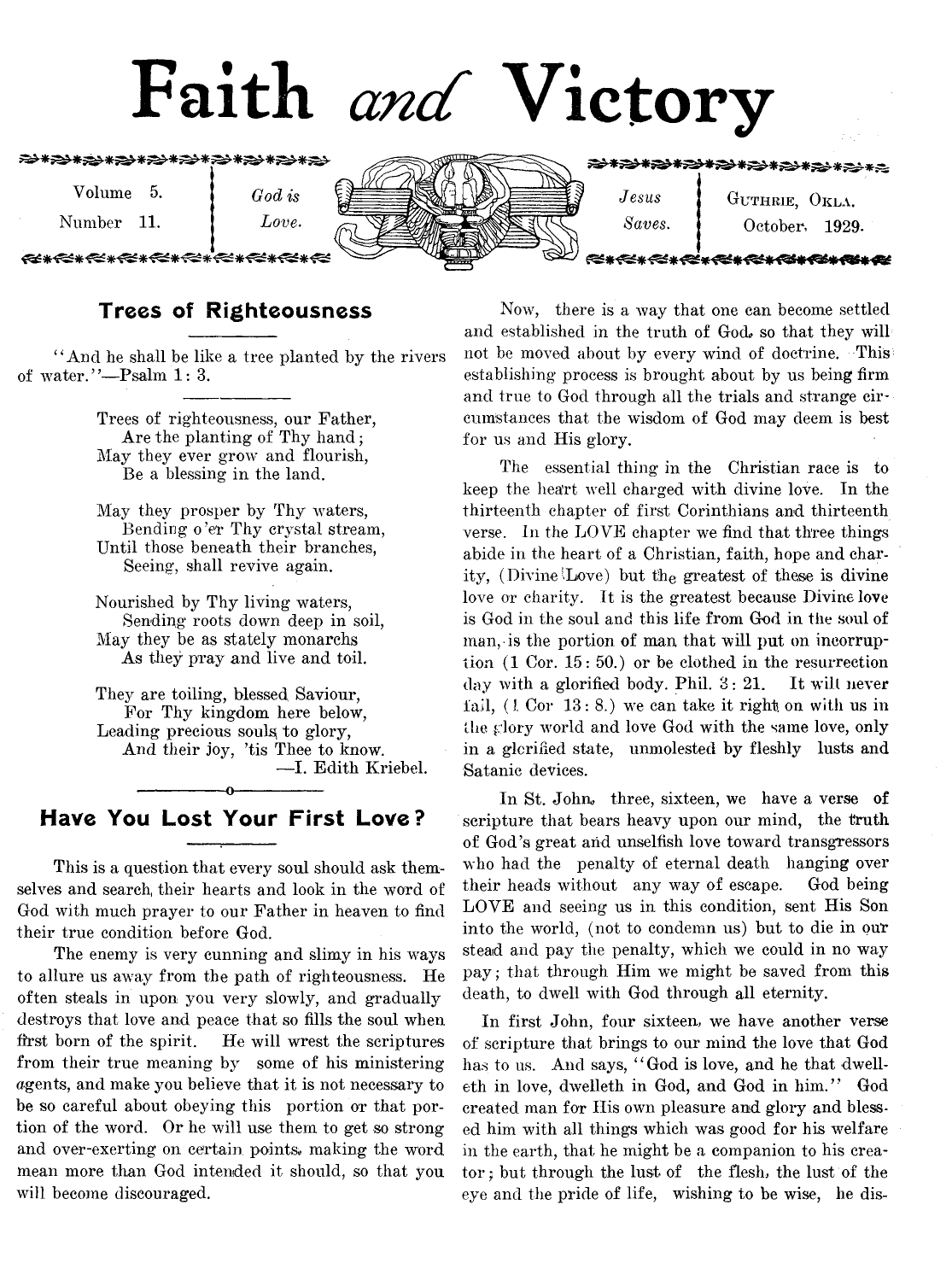obeyed the words of God, bringing a curse upon himself. Later, God, by the hand of Moses gave his people a law to keep, and they broke the law and rebelled against God's prophets. " All have sinned and come short of the glory of God." Rom. 3: 23. We were doomed to destruction and had no hope. God's love manifested again toward us doomed creatures, by giving his Son to die and redeem us back to Him. Thus we see that God is love and only by retaining that love in our hearts, can we be His children.

It is sad to think of the many in the world to-day that have lost that first love and are going on with a profession, deceiving their own heart by fair words and works. Good words spoken without being prompted by Divine Love in the heart are as sounding brass or a tinkling symbol,  $(1 \text{ Cor. } 13: 1.)$  and good works done without God's love prompting them, can never be counted as laying up treasures in heaven. 1 Cor. 13:3.

Turn to the second chapter of Rev. and see what God has written to the Church at Ephesus. He gave them to understand that he knew their works, labour and patience and many other good things that they did; but after all He had something against them, "Thou has left thy first love." He told them to remember from whence they had fallen and repent.

It is a good thing for us, when searching our hearts to call to mind how we did act when first saved from our sins, when the pure love of God was filling our souls and issuing out in word, act or deed.

In the tenth chapter of Hebrews and the thirtysecond verse we are exhorted to call to remembrance the days when we were first illuminated, how that we gladly suffered and endured many things and had compassion and took joyfully the spoiling of our goods, knowing that we had in heaven a better and enduring substance that we should not cast away our confidence in God, which has a great recompence of reward. Telling us that the " just shall live by faith" and if we draw back, his soul would have no pleasure in us. In Matt. 5: 43 we read, what the love of God in the soul will cause one to do, that we may be the children of our Father which is in heaven; who causes the sun to rise on the evil and the good and sends the rain on the just and unjust alike. The love of God in the soul will make us different from sinners, causing us to love the soul of our enemy and do good to those that hate us, pray for our persecutors and committing ourselves to God who judgeth righteously. By so doing, we will be perfect in this sense and manner as our Father in heaven is perfect.

Divine love in the soul will cause us to have a bur-

den for lost souls, in-so-much that we will be willing to sacrifice to give to the cause of God. We will have one object in view and that is to please God. We will spend and be spent in service for God and souls that a're lost, we will always be careful of our words, thoughts and deeds and will value the honor and approval of God far greater than that of men.

Let each one examine themselves in the blazing light of God's word and see whether you are retaining the first love in your heart. Deeds done without being prompted by the pure love of God in the heart, are not wrought in God and will not be treasures laid up in heaven.

" Keep thine heart with all diligence, for out of it are the issues of life." Prov. 4: 23. —Fred Pruitt.

---------------- o

## The Christ Child

As I ponder over days of long ago, there comes into my mind of the Christ child. I can picture him as he was born of a virgin, in a little humble place away out in a small town called Bethlehem. This beloved one had a manger for his bed. But ah! this child was to be more to the world than they at that time could imagine. They could not seem to realize he was to be the Saviour of the world. They only thought him to be a poor little waif child.

It has always been hard for human minds to understand what this dear Lord came to this world for. But one who has been broadminded and looked into the matter knows just why Jesus came here. I can picture him as he lay in a bed of straw, I believe he was just as contented as one who had a soft bed to lie upon. I don't believe he was cold lying in those swaddling cloths, for God his Father was keeping him from all harm and danger. The King in those days was not very much pleased when he heard of Jesus being born. So he sent out wise men to find him. These men followed the star which God had prepared in the heavens, they found the Christ, but did not return to tell the King where the child was. King Herod, wanted to destroy the Christ child, but we can here see a picture of our God protecting his own dear little child.

Let us read from Matt, 2: 13, " And when they were departed, behold the angel of the Lord appeareth to Joseph in a dream, saying, arise and take the young child and his mother, and flee into Egypt, and be thou there until I bring thee word: For Herod will seek the young child to destroy him."

God's hand was upon his own whom he loved and he made a way of escape. This reminds me of how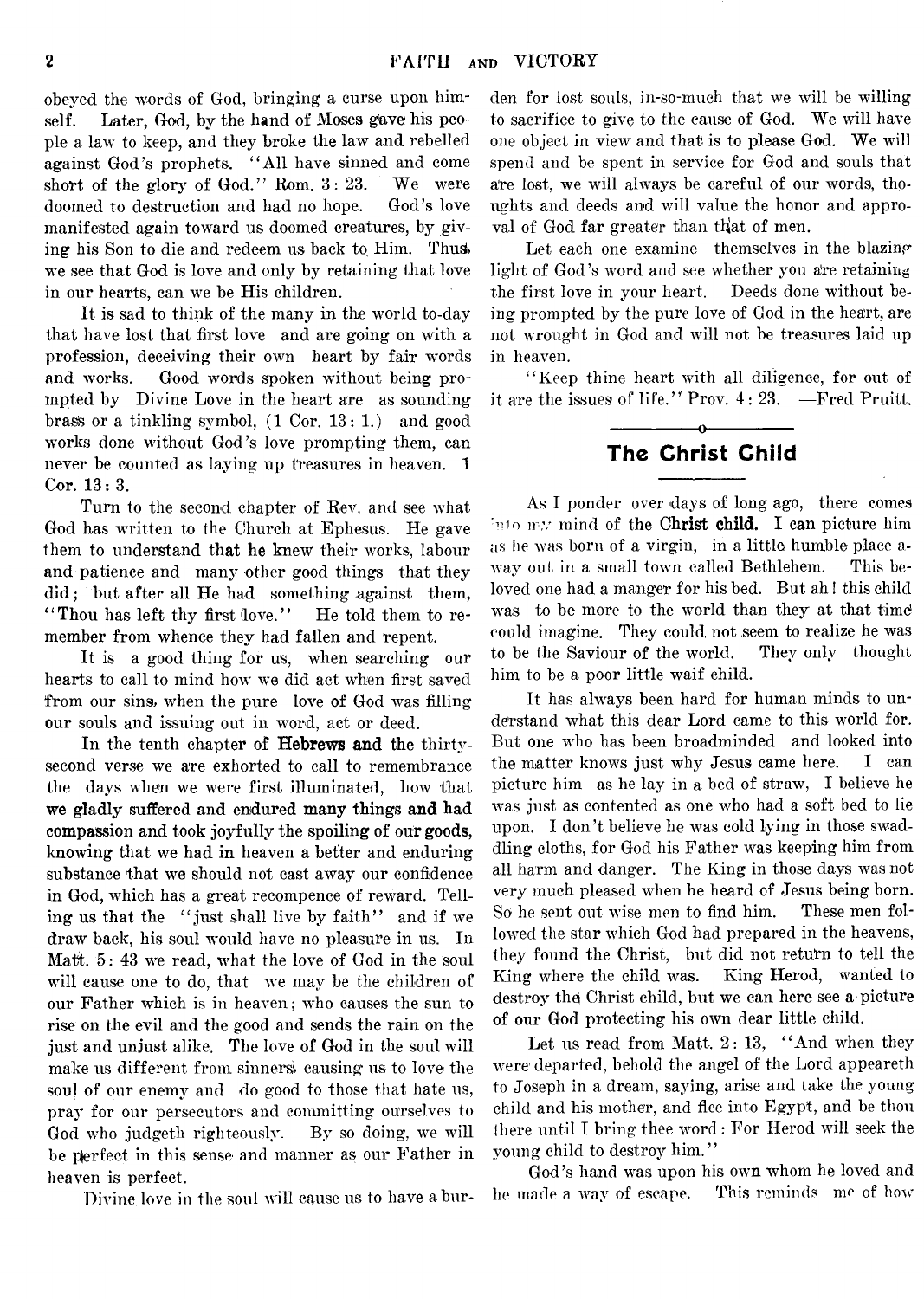God takes care of one who is born into the family of God. He protects his children from the enemy as he did his child from King Herod. Now the King and all Jerusalem were much troubled about this child. I really do not think they understood the things that Jesus would do for the world, for Satan had them blinded, they only could see the temperal side of it. They thought he was to be the King<sup>of</sup> the Jews, and that did not set well with King Herod and others. But ah! let us stop here and see what our Christ really is to us.

He came to his own, but his own received him not, he wanted very much to help his own people, but they would not recognize him. They only scorned him to shame, they even turned him away, but we hear him say, " Oh Jerusalem, Oh Jerusalem, thou that killest the prophets, and stonest them which are sent unto thee, how often would I have gathered  $(b)$  children together, even as a hen gathereth her chickens under her wings, and ye would not." Did not Jesus try to help them even though they were a rebellious people. Yes, he did; and is still trying to help them, but there are but few who are letting Him come into their hearts.

Let us look at another picture. Jesus has now come unto the Gentiles and we see how he has taken us right into his own heart, he has bought us with the price of his blood,-all that we have to do is to come unto him repent and believe, then we are a part of Him.

I am so glad that Jesus did not only love the Jews, but he loved all mankind. I am so glad that he loved all sinners, for that takes in every one, for we have all sinned and come short of the glory of God.

Jesus came to this world for one purpose and that was to save his people from their sins. We are all his, for He paid the price on Calvary for us. He shed his blood that we might go free; he took our place. In other words, we were condemned to die, but Christ died in our stead. What more could He do than has been done; I believe He did all that was necessary. Why, oh why dear sinner, will you let this Christ child go unheeded? Why will you not let Him into your heart ? It just seems I can see you standing there in your doomed condition just waiting for the word to be spoken, "go now to the place where you have chosen." "God is not willing that any should perish," but he tells, all to come to repentance.

, Why, dear lost soul will you wait? Why not let Jesus come into your weary soul row? Why, do you linger when Jesus is calling? Why do you put him off from day to day ? If you wait too long the day will be closed and then you will have to suffer throughout eternity. Come while our God has mercy upon you, give him your all, say yes to Him. I know you will

never regret it, for He is more to us than all this world. He will do more for us than all the world, he has already done more for us than all else!; for He died for us that we might go free. I wish I could get you all to see how God is pleading for all to come to Him; He will never turn one down who is in earnest about his soul. Come, come, to God while he is striving, pleading with your soul. Don't put off your salvation, for if you do, you may be lost eternally.

Matt. 11: 28-30 says, " Come unto me, all ye that labor and are heavy laden, and I will give you rest. Take my voke upon you, and learn of me; for I am meek and lowly in heart; and ye shall find rest unto your souls. For my yoke is easy and my burden is light."

Isaiah the old Prophet of God wrote these *good* old words: " Come let us reason together saith the Lord: though your sins be as scarlet they shall be as white as snow; though they be red like crimson, they shall be as wool." Isa. 1: 18.

" Wash you, make you clean; put away the evil of your doings from before mine eyes cease to do evil."  $Isa. 1: 16.$  — Ethel Lasley.

#### ---------------- o----------------- POINTERS ON PRIDE By W. B. Me Caffeertv

The heart "lifted up" is soon "cast down"-Ezek. 28: 17.

Selfishness is the root of sin, and pride is the noxous blossom of iniquity.

Proud hearts and high mountains are ahvays barren— Sel.

Pride is sin—the heart and core of iniquity. Prov. 21: 4.

God resisteth the proud—Pride is in contention with the Almighty. Consider Jas.  $4:6:1$  Pet.  $5:6$ .

Jesus said, "Thy Will," and through humility was exalted above every name that is named—King of kings and Lord of lords. Consider. Heb. 10: 7 ; Matt. 26 : 39 ; Phil. 2 : 9.

The Pharisee in the temple trusted in HIMSELF. He was self-centered, self-satisfied, self-superior—He " prayed thus with  $\text{HIMSELF."}$  Consider. Luke 18: 9-11.\*

The rebels of Nimrod would "make themselves a name," and became scattered abroad. "He hath scattered the proud in the imagination of their hearts!" Read. Gen. 11 : 1-9; Luke 1: 51.

Pride, Obstinence and Rebelion are sisters inseperable.

The Proud, like fools, are de-void of wisdom. 1 Tim. 6: 4.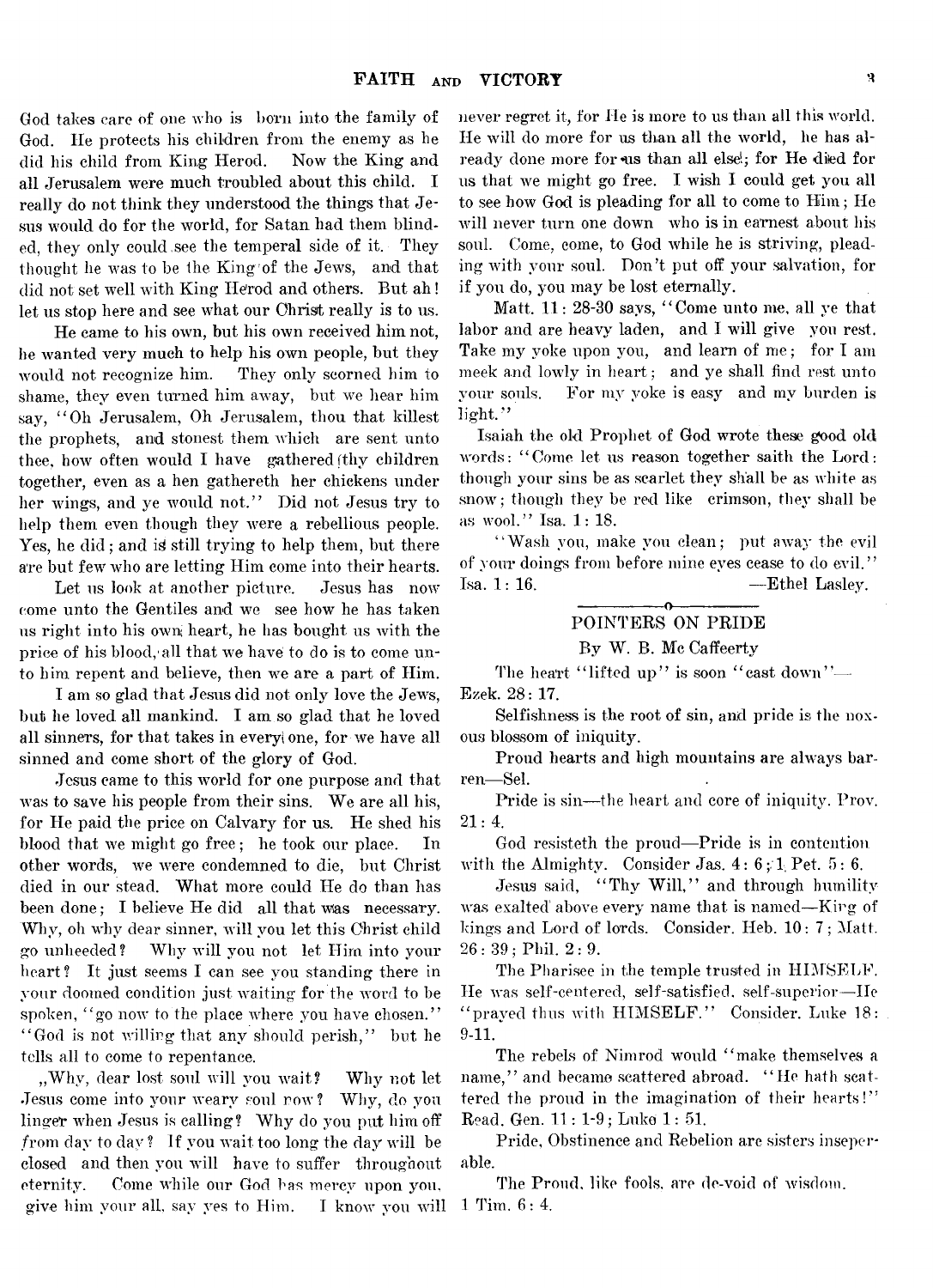## **FAITH AND VICTORY**

FAITH and VICTORY is published and sent out in the interest of Jesus to His little flock scattered abroad, by yielded members of His Body at Faith Publishing House.

Faith and Victory will be sent free of charge to all who ask for it, as often as Ood permits by leading, blessing and supplying.

This Bible truth is kept going out by free-will offerings. Matt.  $10: 8. 2$  Cor.  $9: 7, 8. 1$  Cor.  $9:11,12$ 

Offerings sent in to us will be thankfully received as from the Lord and used in the futherance of the gospel work as God directs. All personal checks and gospel work as God directs. money orders should be made payable to Fred Pruitt, or "Faith Pub. House."

If you want a roll of six "Faith and Victories" each month to hand out, just send us your name and address with request.

(There will be no charges ever made against you<br>Faith and Victory). ADDRESS: for Faith and Victory).

FAITH PUBLISHING HOUSE,

920 **W . Mansur St. Guthrie, Okla.** Phone No. 1523-J. iiiiiiiiiiiiiiiimimimiiiiiiiiiiiiiiitiiiiiiiimiiiimiiiiimiiiiimiiiiiiiiiiiiiimiiiiiiiiiiiiiiimiiiiiiiiiiiii

#### EDITORIALS

In reading George Muller's book of caring for his orphans, we find that he faced many difficulties and as he laid them before God, he was upheld by His strong arm and the many orphans were clothed and fed. When the orphans increased until they occupied all the room he had, he would then ask God for more room and God would provide more room. When he had more room than he was using, he would ask God for more orphans and this would be supplied.

We deem it a very important thing that the orphans be housed, clothed and fed. And God honors work of this kind and those who listened to God's voice and heard and harkened to the need of the orphans of George Muller's, supplying their needs, have gone to their reward, for God truly does reward all those who give of their substance as unto the Lord.

While God called George Muller to feed and cloth orphans literally; He has also called us to feed and clothe orphans spiritually, which is a greater work and of far more importance than the caring of the literal body. In Luke 12: 22, we read, "And He said unto his disciples, Therefore take no thought for your life, what ye shall eat; neither for the body, what ye shall put on. The life is more than meat, and the body is more than raiment." In this scripture He gives the disciples and us to understand that it is a greater thing to give the life than meat to sustain it, and also it is a greater thing to give the body than clothes to cover it with-

It is much more needful and profitable to feed the soul than to feed and clothe the body. In fact if we feed the soul on bread from heaven and clothe it with

His righteousness; He has promised to add all these needful, temporal things. Matt- 6: 33. When one is filled with His peace and love and clothed with His Righteousness, the fret and worry about temporal things should disappear and a quiet calm confidence in God exist, even under severe trials.

There are many men and women in the world that are orphans spiritually speaking and they are in great need (lest they perish) of being fed on the truth of God's 'word that they may know that they have a Father in Heaven that loves them and is anxious to destroy sin, separating them from it and to fill them with joy unspeakable and with glory, fitting them for the purity of heaven- They need this truth printed and sent out freely to them or less they will perish without a Saviour. You and I are responsible to God to do all we can to rescue the fallen and the needy. If we fail God in this, it will be on record in heaven on the Book of life- God will talk to the heart that is willing and anxious to obey His voice, but folks will shut themselves away from the voice of God by not being willing in heart to do just as He says. God does not force Himself on any body, but desires perfect willingness, for He loves a cheerful giver. 2 Cor. 9: 7. It is quite a trick of the enemy, when God talks to a soul about giving to His cause, to get them to make exJcuses and think much of their own (often supposed) needs or to think that others can do or give and put God off in this way, and perhaps never do at all that thing God would bless them in doing. Treating God this way a few times, will cause Him to cease troubling us about giving or doing anything much- In our earlier Christian life when we were much more ignorant of God's ways than we are now, we had some experiences in giving, and granting that you pardon us for the references we shall give an account of a few instances in which we learned some valuable lessons.

One time there was in need of a booklet being printed that would expose the devil's drift and compromise work among the saints. The manuscript was written and ready to be printed, there was no means to buy the paper with which to print it on- God moved on my heart to send thirty-five dollars to buy the paper with. I was living on the farm at that time and had some obligations to soon meet, I told the Lord about them and wanted to be excused. The Lord would not accept my excuses, but held this duty before me, I sent the money, the booklet was printed and has done much good, the Lord blessed my soul and when the obligations were to be met, the Lord provided the means, so I suffered no embarrassment. Three or four month later there was some missionaries in India who were in great need of near two hundred dollars. They were on starvation rations and had a debt to pay. The Lord laid it on my heart to send it to them, we thought the Lord surely must be mistaken, surely He would have others to help with this amount. Many excuses came to us, and after a day we had it in mind that the thing to do was to go to the bankers and wealthy business men of our town and tell them about their condition and get help from them. Before we got at this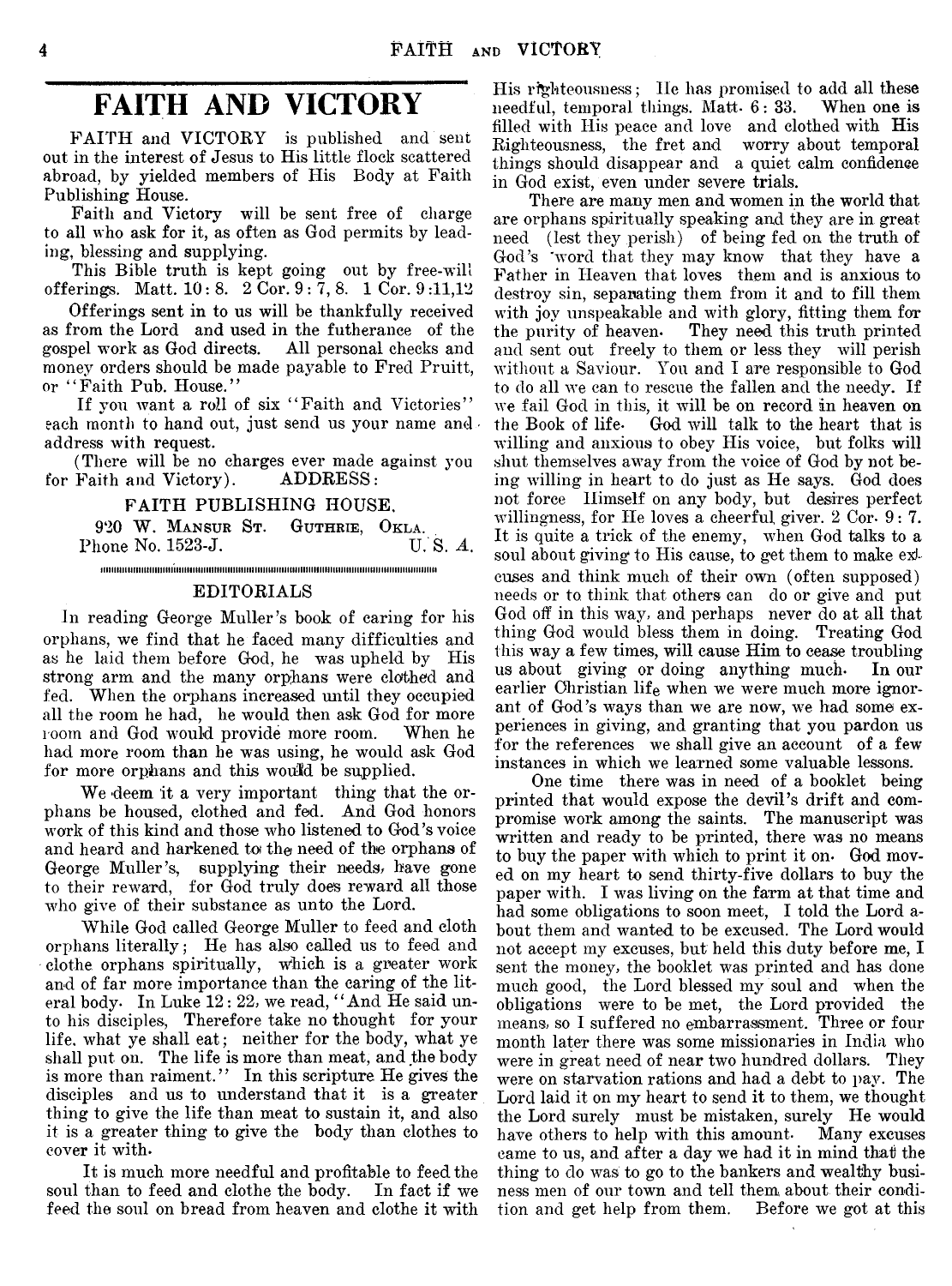the Lord made it very plain that He meant for me to do this, and not ask help from anyone. And as we looked to God in prayer. He gave us victory over all excuses and we became glad and willing to obey His voice-

When, we give to the cause of God, we are only taking that which He has given us and giving back to Him, and therefore we have no room to be lifted up or to think that we have done any great thing as it is only reasonable and wholly proper for us, who have presented our bodies as living sacrifices (Rom.  $12:1$ ) to obey His voice. By making excuses and refusing to obey His voice, we can soon get in a place where we never hear God telling us to do anything. And it seems that many are in this condition to-day, and souls are perishing because of their deafness spiritually. The cause of God suffers and much work that should be done is never done, because of this condition, someone will be responsible in the Judgment day; brother will it be I or you ? Let us each one seek God until we are willing to obey His voice in all things and our pathway to heaven will be bright and shiny.

#### $0-0-0-0-0$

The work at the office is moving along fairly well and we have a deep decision to move right on in His fear, even though we do suffer a lack in many ways that would hinder the progress of the work. We know that God is on His throne and will see us through as we make Him our strength. Many of our readers may think it is a small matter to print and circulate the tracts and papers,, but-the work has increased until the papers and tracts go out continually to all parts of the world, and the demand for paper, postage and other monthly expenses such as food supplies, fuel, electric and water bills, pull heavy and we are often in earnest prayer that we may be able to meet the bills promptly, and hold the confidence of those without, and at the same time be able to send the papers and tracts to all who call for them. Continue to pray for us as we mean to go on with the Lord and obey the call. He has given us whether we are able to do little or much. God has reconciled us unto himself by Jesus Christ, and hath given to us the ministry of reconciliation, and so we mean to be faithful in printing and sending forth the gospel that others may be reconciled to God through Christ. " For God hath made Him sin for us, who knew no sin that we might be made the righteousness of God in Him." 2 Cor. 5: 21

#### $0 - 0 - 0 - 0 - 0 - 0$

" As many as are led by the Spirit of God, they are the «ons of God." Rom. 8: 14. A soul that is truly led by the spirit of God, can count themselves happy indeed, as the way of the transgressor is hard. There are a host of folks in the world to-dav that claim to be led of the Lord and many times you will find that their leadings are contrary one to another, by this we know that some one is... and perhaps both are led of another spirit. John cava,"There are many spirits gone out into the world." God is blamed for many things which He does not do. Many have jumped to do with

only impulses, conclusions or vivid impressions and called it leadings of the Lord, only to bring sorrow upon themselves and sometimes reproach to the cause of Christ. Whole congregations have been torn asunder and malice, envy and hatred planted in the hearts of otherwise good sober Christians, by some hasty, impulsive, would-be leader who imagined he was led of the Lord to pass judgment on certain ones who were not measured to his over drawn imagination of truth. Some of our prophets in the land to-day seem to think it reproachful and dishonoring to them not to know, when asked about certain things. True Prophets know many things that others do not know and can easily answer properly in many questions; but there are other things that they need to pray to God about and get clear sober knowledge from God before answering or moving to do. When a prophet gets to knowing all things, God will cease to be God to them. Paul uttered a great truth when he said, " For, though ye have ten thousand instructors in Christ, yet, have ye not many fathers:" There are many in the world today that are ready to instruct you; but there are not many that have a father's care for your soul's welfare. The sober, well-balanced judgment of a tried and true Prophet should be greatly appreciated by other prophets and all members of the Body. Many times the ones that are least, able to render true judgment, lift themselves up as the most tried and proven of all prophets, becoming stubborn and self-willed with so much conceit that no one knows but them. The higher one soars, the harder will be the fall, and the greater will be the destruction. A plain, humble simple life is a safeguard against an inflated condition and will enable one to weigh well and render righteous judgment in weighty, spiritual matters.

#### 

Bro. Robert Longley, who has been a missionary to the Fiji Islands for the last few years is expecting to leave there for New Zealand and then to Australia, expecting to return to the United States in the near future- In former letters he made mention of visiting the other missionaries in India and Egypt while enroute for home. We would much desire for him to do this as he could report to us of their work there; the need of the work, what they were accomplishing and how they were spiritually and otherwise. At the same time it would be a great encouragement to them for him to visit there, as they would become better acquainted with conditions here and the forward movement of the saints against sin and all unrighteousness. We know that it will take much means to do this and we are praying that God will plentifully supply Bro. Longley, insomuch that he will not become financially embarrassed while on his route homeward. We have known Bro. Longley for many years and have worked shoulder to shoulder in holding up the truth ; have seen him in severe and strange trials, tested many times beyond the strength of man and through it all he stood true to God being sustained from above. His labors in the Fijian Islands will be long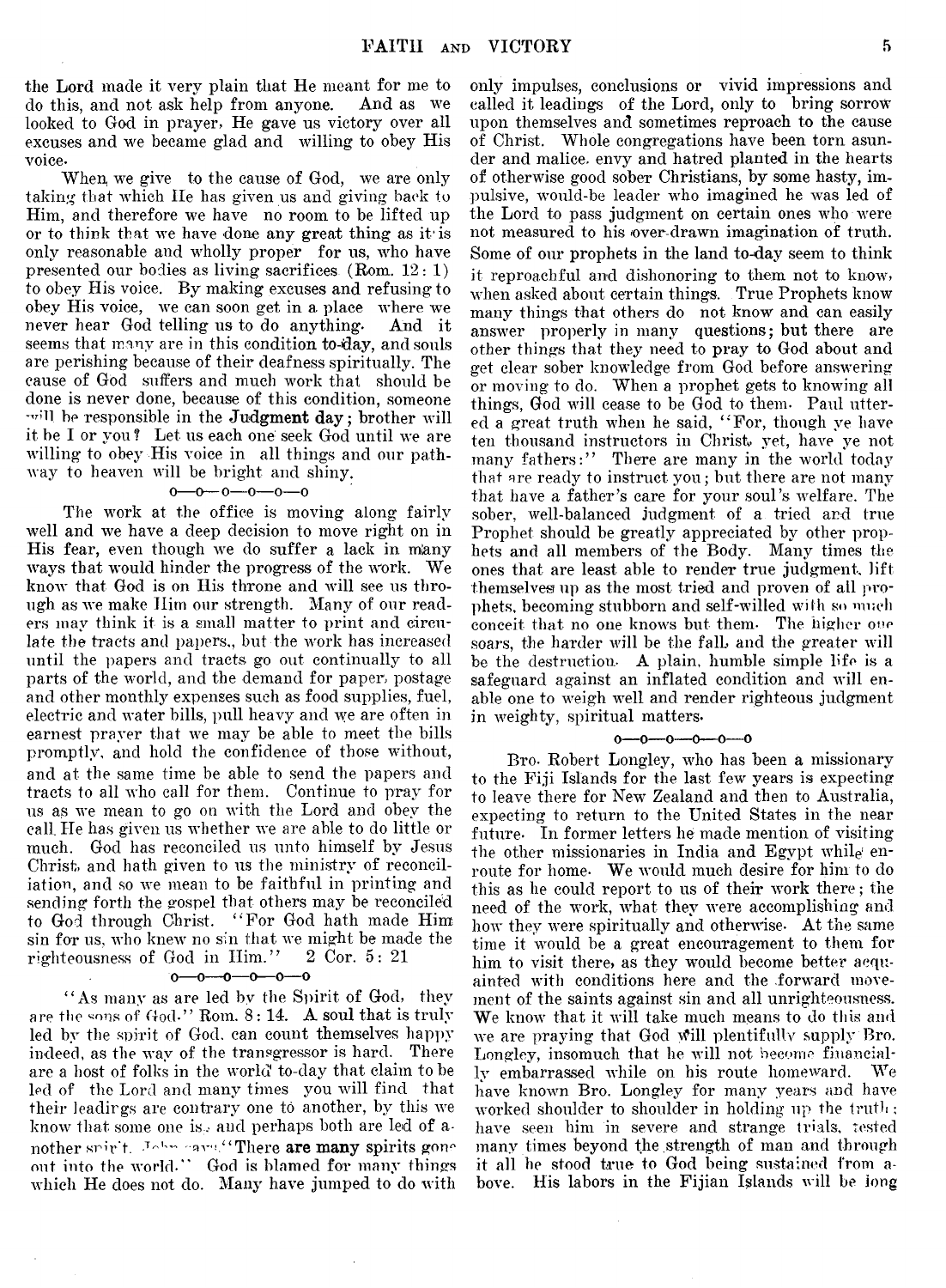remembered after he has left there, as he has written us many times of souls that found the Lord and others who received more light and knowledge of God and truth. We expect to keep in touch with him as he moves from place to place on his homeward journey, and those who have means for him can send them to us, and we shall gladly forward them on to him. Do not forget to pray for him, as he will meet up with many difficulties enroute that we know nothing about. He will have a hearty welcome in the home land among the saints, for all that know him have much holy love for him.

#### o— o— o— o— o— o

Grandma Spradling whom we mentioned some time ago of being so poorly in mind and body is some better at this writing, but not well at all. We hire a nurse at one dollar per day to feed, and care for her. She has been in this Bible way for many years, lias washed the saint's feet both literally and otherwise, also she is eighty-three years old, being without relatives able to support her. We look after her business affairs, and will care for means sent to her and use it as she needs; any funds more than is needed will be used for her final expenses, as she ought to have a good Christian burial.

#### $0 - 0 - 0 - 0 - 0$

Sister Rachel Norcutt, who has been helping us in the office work since early spring, left last Tuesday (Sept. 24) for Ft. Scott, Kans. Her parents live near there and they desired her to return. She may return to Guthrie in a few months. She has given the Lord some faithful service that will go on record in heaven, and we are glad the Lord sent her this way. The saints here will also miss her association, and our prayer is that God will continue to bless and keep her in His love.

Bro. William Cramer, who came from Pa. to the office work over a year and a half ago by direct leadings of the Lord, felt that it would please the Lord for him to return to his home in Quakertown, Pa., at least for a season, and so he left here on the last day of Sept, in his Ford coupe for that place. Bro. Cramer fitted into the work at the very beginning and soon learned to operate the linotype and then the cylinder press and has served in that capacity all the time while here. He proved to be a good steady servant in the " Lord's Print Shop," and was also a good help in the jail meetings and those at the county farm, at the chapel and in other places where we were permitted of the Lord to hold protractive meetings. The readers of "Faith and Victory" owe much to him for his loyal service in getting the paper printed and sent to them. He had good fellowship with the saints in Okla. and many prayers will continue to be offered up in his behalf. Our readers will know by the absence of help that we shall be over burdened with work, and we may not be able to get the paper out as promptly as heretofore; but we assure you that we shall do the very best we can. My son, Lawrence, will operate the linotype machine after school hours, and with the younger children's help we shall move on with the work, praying that God will lay His hand upon some one who would be able and willing to do the linotype and press work. It takes consecrated souls to labor in this office work, as none, connected with the work receive more than their daily needs; this, together with a plain, humble simple life is repulsive to those who have their affections on things of time and sense. We are expecting your prayers and co-operation as God makes known his will to you.

#### $0 - 0 - 0 - 0 - 0$

The Assembly Meeting of the saints of God will be held during the Christmas holidays at Guthrie, Okla. as it usually has been. The saints here are beginning now to prepare for it by laying aside each week as the Lord prospers them. If the saints of each congregation will begin to do this, there will not be so much need of gathering funds together during the meeting. Those who wish to send in offerings to help bear the expenses of the meeting can send it to us as we have been appointed treasurer for the assembly here. The food or eatables that you have for the meeting can be sent to Bro. G. W. Winn, 1309 W, Mansur, Guthrie, Okla. He will care for them. The congregation here is settling down more in God and we are expecting them to be in a splendid condition for the coming assembly meeting. -----------------o----------------

## Camp-meeting Reports

To the dear saints scattered abroad, Greetings in holy love. This afternoon finds us still saved, sanctified and satisfied in Jesus and His dealings with us.

Our Camp Meeting has come and gone, and God gave us a good meeting. It will never be known, all the good that was done until the judgment. God saved souls and sanctified believers and healed those that came to Him in faith believing. The old-time truth went forth with power and authority and anointing, as it did in the beginning of this Reformation.

On Sat. evening forty-four taken part in feetwashing and the Lord's supper. The last day ten followed the Lord in baptism. The ministers present were all one in heart and doctrine.

We are now looking forward to next year. The Lord willing we will have another camp meeting here beginning about the middle of August or on Thursday following the close of the Okla. City meeting. Let every one plan to come and if somei of us go on to our reward, some one else will take up the work where we lay it down. So lets keep busy until we are taken from labour to reward. Pray for us.<br>Yours saved today,

-Mrs. L. V. Anderson.

#### MEETING REPORTS

Our Camp Meeting here at Blackford, Ky. has come and gone. We sure praise God for the dear saints we met this time from different places; we feel much encouraged to press the battle on. The preaching was not in enticing words of man's wisdom, but they were anointed of God and in the demonstration of the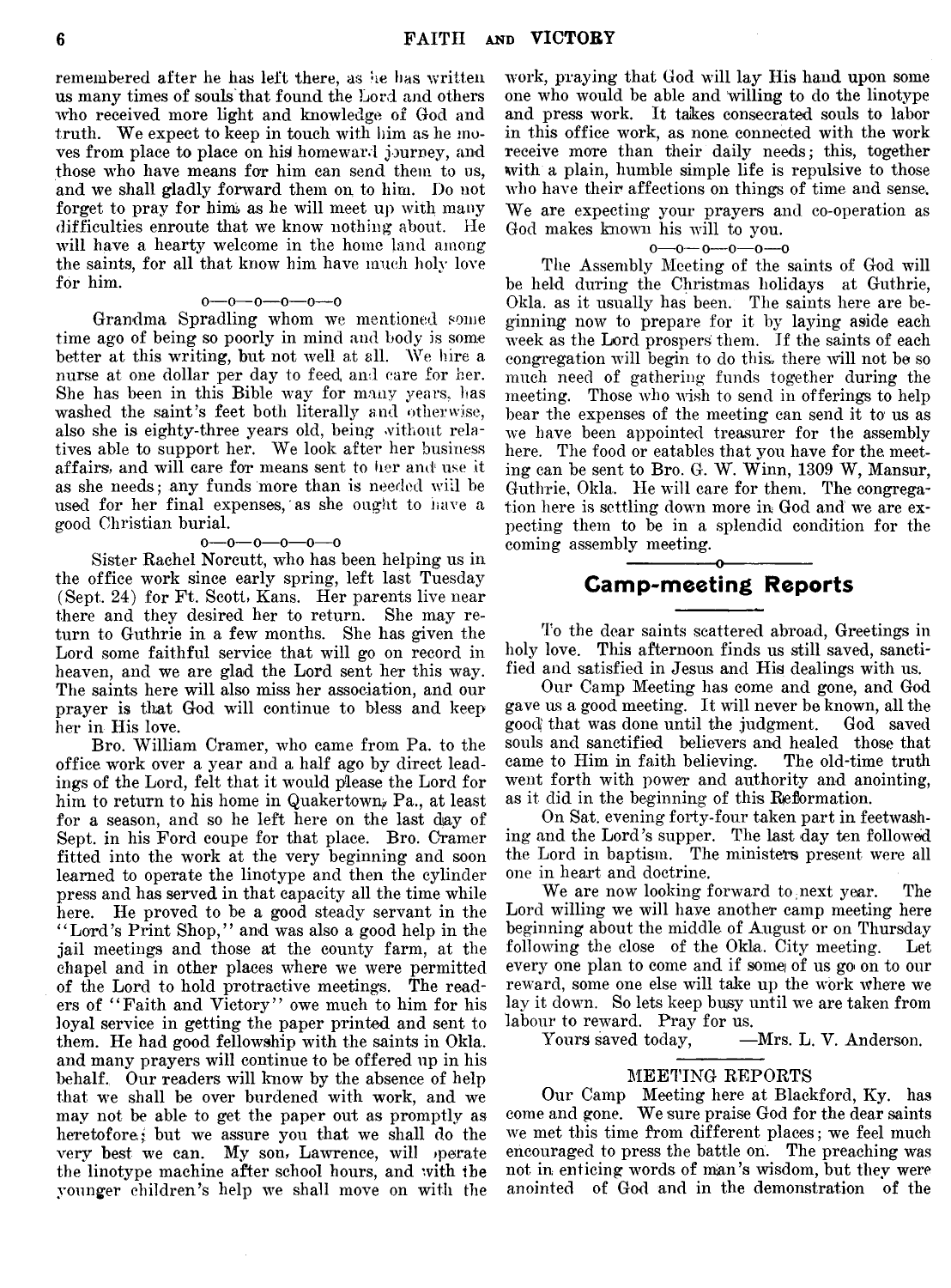Spirit.

Several were saved, some sanctified, and some healed. Two were baptized; twenty-one took part in the ordinance of feetwashing and the Lord's supper. We feel much good was done in this meeting in uniting the people of God into a closer bond of love and fellowship. The presence of the Holy Spirit was felt in these good meetings.

One dear soul while under conviction seemed to be bound by the enemy for more than a day and night this poor soul was in this shape. The saints continued praying for him. God broke this band which bound and he found peace with God and came back to meeting and came to the altar and began telling and warning sinners not to ward off conviction as he did, but come to Christ. He told of what he hadj gone through with, felt the torture of hell. Then how the Lord de-. livered him from this. He then began to shout the praises of God; conviction went over the congregation, sinners came to the altar crying for mercy, while others were shouting and praising God. The presence of the Holy Spirit was there, some were saved that night.

The saints here are much encouraged to do what we can and are looking forward for another good camp meeting next year. So many of the saints were hindered in different ways,and did not get to be in the meeting. We hope that more will be with us next year. We long to meet the dear saints of God, and it is sad to part when the meetings are over, i

The ministers present were, Bro. F. M. Fowler from Dexter, Mo., Bro. L. L. Perry from Loranger, La., Bro. Wm. C. Hughes from Fosterville, Tenn., Sister Lottie Joiner also Sister Grace Martin from Loranger,  $I/a$ . The preaching was backed up by the power of God, we feel this meeting has done much good. Some of the ministers left for their homes, while some went<br>to other places to hold meetings. —Mrs. Chas. Berry. to other places to hold meetings.

Dear Bro. Pruitt and office workers:—Greeting in Jesus' name. After some delay I thought to write to tell the readers of "Faith and Victory" about the glorious meeting the Lord gave us in Boley, Okla. It was wonderful and glorious. The blessed Saviour manifested His presence from the very beginning of the meeting. The camp was on fire in the early morning prayer meetings, in the general services and other meetings our God manifested his presence. The people didn't wait to be invited to come to the altar; but would come as soon as they came under the tent and bow before our blessed heavenly Father and Savior, with crying, weeping and praying, pouring out their hearts to God for salvation. Oh, what rejoicing there was among the angels in heaven and the saints in Boley The ministers that have been in this reformation for years said, "they had never seen it on this order be fore" Words cannot describe the great manifestation Words cannot describe the great manifestation of the work of God. Many said it was the best meeting<br>they had ever witnessed. There was oneness both they had ever witnessed. among the ministry and among the saints. Satan came as he always does where the children of God meet together; but the mighty power of God held him

in subjection and the Spirit of God had the preemin<br>ence. To our blessed Saviour be all the praise and To our blessed Saviour be all the praise and glory forever. Seventeen claimed Salvation, twelve followed the Lord in Baptism, a goodly number partook of the Lord's supper and the ordinance of washing feet. Quite a number of ministers were present from different parts of the state; many visiting saints and ia host of others. Our banker and some of the ministers and merchants of our town visited the meeting.

The Church is much edified and have a deep decision, a thorough consecration to go through with Jesus at any cost. To God be the glory, Amen. Your Bro, To God be the glory, Amen. Your Bro, in Christ for the whole truth.  $M. J,$  Philips,

#### SONG BOOKS

We are now in a position to supply you with the ' ' Select Hymn ' ' song book and also the ' ' Reformation Glory" song book.

We will post pay these song books to you at the  $\operatorname{following}\operatorname{ prices.}\dots\dots$  "Select  $\operatorname{Hymn}$ " song book, cloth bound, 632 Pages, Price each........... 75 cents

' ' Reformation Glory" song book, cloth bound, 160 Pages, Price each........... 40 cents or the paper bound books at 25 cents each.

The following books contain good soul-food and we can post them to you at prices quoted.

"Steps to Christ" paper bound. 128 pages. Price........25 cents each.

"Harry the news boy" cloth bound,  $62$  pages.

Price........60 cents each.

"Bible story book" cloth bound, 608 pages. Price......\$2.00 each.

We have some "Scripture verse" envelopes which we will postjto you at the rate of fifteen cents, for twenty-five or forty cents for one hundred.

#### -----------------o---------------- OBITUARIES

Peter Tucker, was born in Williamson Co. Tenn., in the month of April 1853, died Sept. 20, 1929— age 76 yrs. and 5 mo.

He moved to Topeka, Kans. in 1877. Was united in marriage to Rosa Scofield in 1883. In 1893 he moved to Okla. and made his home about 4 miles east of Dover, where he lived until God called him hence.

Bro. Tucker was converted in early manhood and joined the Baptist church. Has often said he longed for deeper truths than was taught there. About 18 years ago he heard the Gospel in its fullness and walked in the light of the same.

Bro. Tucker was patient during his illness, bearing his suffering with patience. Shortly before his death, he said, "My time has come, God has blessed me this far and I am satisfied."

He leaves to mourn his loss, a wife), one brother in Tenn., and other relatives and friends.

Funeral by the writer. Text Heb. 9: 27.

—Ulysses Phillips.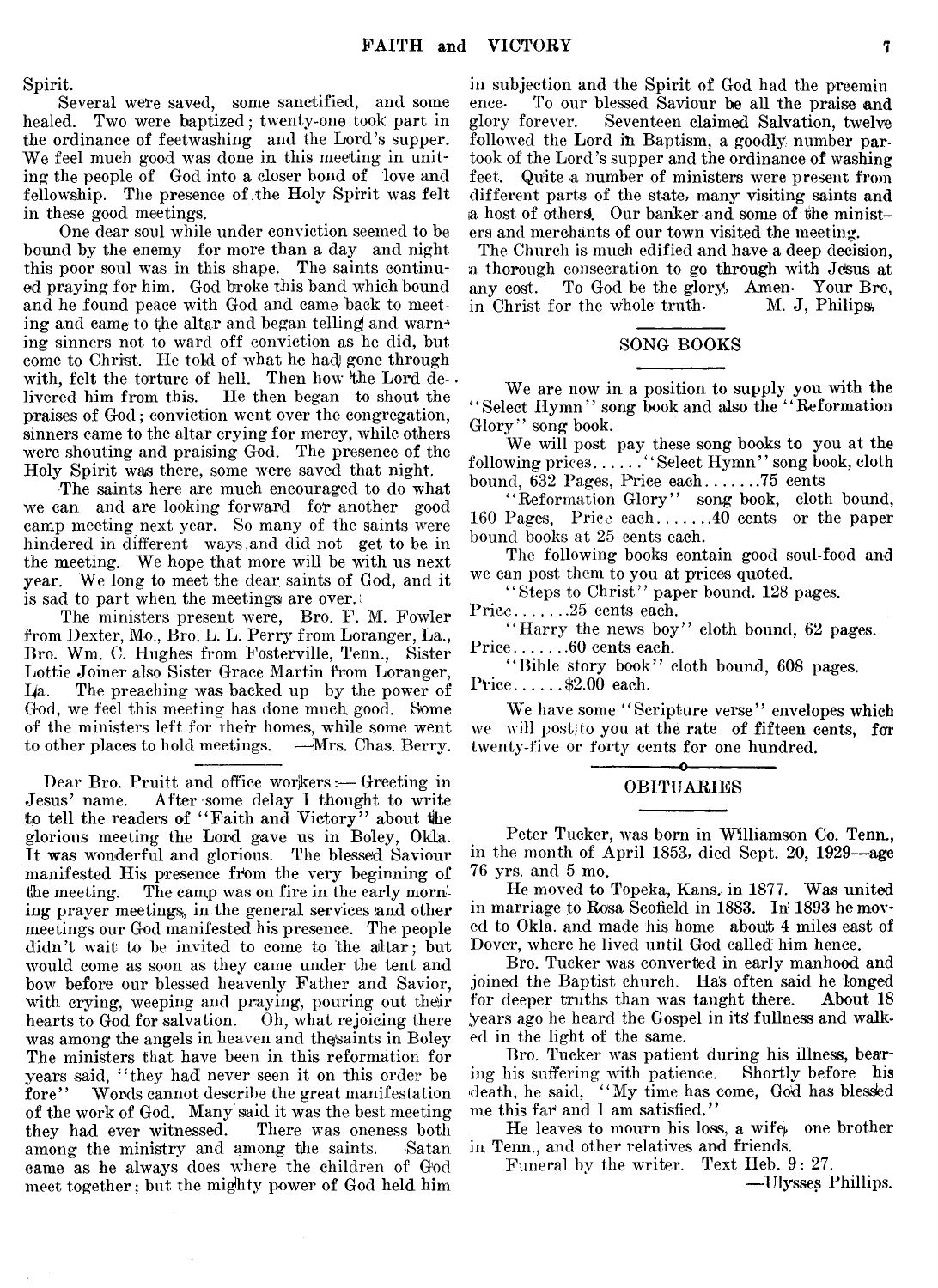#### OBITUARY

Elva Jennie Langston was born at Springfield, 111. Mar. 31, 1861, and passed from this life at  $5:45$  P.M. July the first 1929/at the age of 68 yrs, and 3 months.

She, with her mother and one brother moved to Kan. in the year of 1878. On Aug. the 18th, 1880, she became the wife of Albert Hewett.

To this union, three children were born of whom two with the husband preceeded her to the great beyond. One daughter. Mrs. Claude Mathews, with whom she made her home, also a host of friends are left to mourn the loss of mother and friend.

Services were held in the Christian church at Valley-Junction, Iowa, where she has resided for a number of years. Services were conducted by the writer from the text found in Psa. 116 :15.

Geo. R. Burges. Des Moines, Iowa.

### -----------------o----------------- Faith With Humbleness

Dear reader, this morning I feel led to talk about faith with humbleness. I find this morning that a humble life will take us futher than anything else. It was a long time before I got in a humble state where God could use me. We may think we are as humble as God wants us to be, but there are many ways we can be humble. We may humble down to pray; but is that the only way we can be humble? Here is the thing I want to bring to your minds.

Are you willing to be treated any way for Jesus' sake? Are you willing for God to have His way with you? Are you willing to do anything for Jesus ? Don't care what the world says about you, just be like a little child. If you are that way, then you are humble. You know a little child you can do mostly anything to them and they will go on and take it. When they taken Jesus and done what pleased them, he never said<br>a word but took it all humbly. And He left an exa word but took it all humbly. ample for us. We read where Jesus said, "If ye hum-<br>ble yourself, ye shall be exalted." Matt,  $23:12$ . We ble yourself, ye shall be exalted." Matt.  $23:12$ . can give many places where if we are humble, God will be merciful to us.

Here in Matt. 8th chapter we find where a leper came to Jesus and worshiped him saying, " Lord, if thou wilt thou canst make me clean." Wasn't it faith with humbleness that caused the leper to be clean. Jesus saw his faith and humbleness and had mercy on him. And I say unto you, today, if you are full of sin and come to Jesus in faith with humbleness, He will forgive your, sins and make you clean.

In Luke the 18th chapter we read a great lesson on humbleness, where the Pharisee and the publican went up to pray. We know that the Pharisee prayed within his self, and did not have God in the question. And did he get a blessing? No, we are sure he did not. For he was not letting God have any chance to bless his life. And so is every one that does not humble himself. And we find where the publican humbled himself; and what took place? Why Jesus said

he went down to his house justified, rather than the other. That is what Jesus said. So we are made to other. That is what Jesus said. believe His word. Why are we not getting any more from God? Because we have not enough faith with Because we have not enough faith with humbleness,

So dear reader, if you are unsaved today just come with faith and humbleness, and He will make you clean. God is still the same God. If any one has changed, it is you. Jesus still loves you todiay and he is pleading with you. Harden not your heart and hear His voice and come and be saved today. We read how good God is to us if we will let him be.

Now I want to show you what faith and humbleness does for people. You 'remember back in Jonah's time when Nineveh was so wicked, God told Jonah to go and warn them, for God was going to, overthrow their city. What saved the city ? If they had been high minded God would have done what he said; But it was because they had repented and humbled them-So God repented of the evil that He had said, and saved them,

So it is with you today, if you are willing to come to God in a humble attitude, in faith believing, He will wonderfully save you.

So dear unsaved friend, will you not think this thing over and come to God? Jesusi said that this old world is going to be destroyed some day. Will you not come to Jesus and be saved while God is merciful to you. Just go to God in faith and humbleness and He will pardon all of your sins. May the God of heaven wake people up, is my prayer.<br>A true friend,  $\qquad \qquad -$ 

-Mrs. Jewel Collie.

We are given to Christ out of the world.Jno. 17:6. We are left in the world....... $Jno. 17: 11-15.$ We are not of the world... $\dots$  Jno. 17: 14. We are hated by the world....Jno.  $17:14$ . We are kept from the evil of the world. . Jno.17:15. We are sent into the world...... $Jn$ o. 17: 18. We are preaching the word to the world.... $J_{0}$ .

17:20-21.

Pure religion and undefiled is this\*\*\*to keep himself unspotted from the world......... Jas.  $1: 27$ .

The world is crucified unto me, and I unto the world...... $Gal. 6: 14.$ 

Ye are the light of the world........ Matt.  $5:14$ .

Go ye into all the world, and preach the gospel..  $\ldots$  Mark 16: 15.  $\qquad \qquad -Chapman.$ 

What the church most pressingly needs for the accomplishment of her great work is not more, numerous agencies, not new methods of evangelization, not increase of material wealth, but a deeper and more abiding realization of the presence and blessing of God in her midst. Then shall the earth yield, her increase.

" Tho Christ a thousand times in Bethlehem be born,

Tf he's not born in thee,

Thy soul is still forlorn!" -Sel.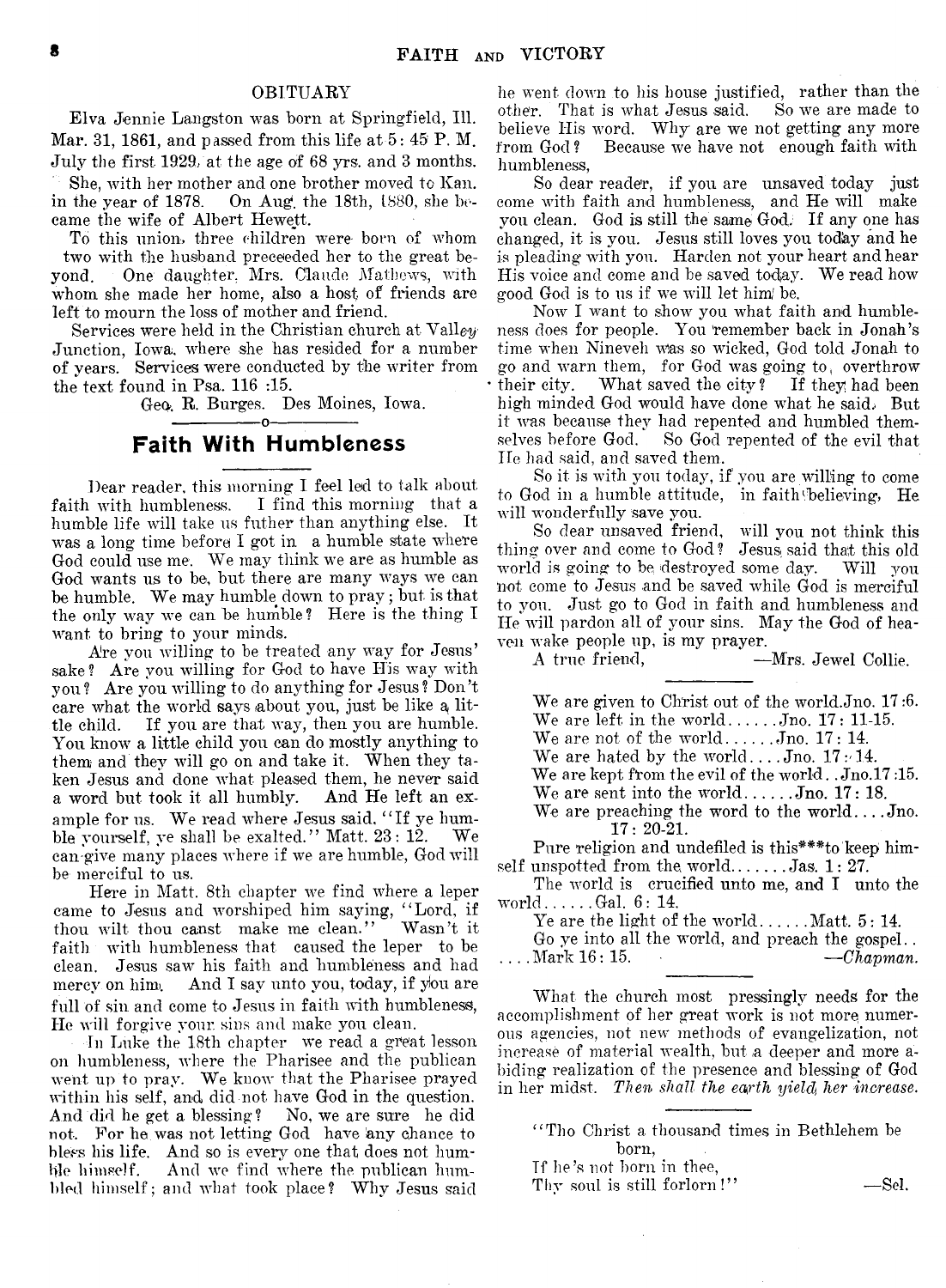# LITTLE FOLKS' PAGE

" He shall gather the lambs with His arm, and carry them in His bosom" (Isaiah 40: 11).

## Grief Is Lonely

Grief is very lonely, None that go by Have the time to linger Hearing a sigh.

Grief is ever lonely, Few stay their pace Hearing sounds of weeping In a sad place.

One has left message Through the weary years, One alone would comfort All the pain, and tears.

When your hour of grief comes Sorrow sweeps you down, This shall be your stronghold, This, your crown.

— Sel.

## The Lamb's book of Life

There is a book which is called the Lamb's book of life. This book signifies that there is a record kept in heaven of our lives while we live in this world. In the twenty-first chapter of Revelations we read about the description of heaven, and what a glorious place that will be. Its glorious beauty can never be fully known until we reach it and see it with our own eyes. But it also tells us that only those that are written in the Lamb's book of life can enter there. So then we can plainly see by this that those that will enter heaven will be those who have their names written in the Lamb's book of life. Rev. 21: 27.

In this world we see many people that have their names on some book here, but that will not profit them any, if they fail to have their names in the Lamb's book of life, they are lost and of all men most miserable. People may receive great honor in this world and may attain a high name among men, but that does not bring the honor which God gives those who seek to have their treasures in heaven. In the tenth chapter of Luke where Jesus was sending out the seventy disciples and when they returned unto Him again after making their journey, they told Him how great miracles they had done through the name of Jesus. And this is what He told them, ' ' Notwithstanding, in this rejoice not, that the spirits are subject unto you, *but* rather rejoice, because your names are written in hea*ven.*" Luke 10: 20. He told them not to think or rejoice of the wonderful things which were done through his name, but they should rejoice because they had their names in heaven. Jesus valued this very highly, even more than doing miracles. Then truly it is a wonderful thing to know we have our names written in heaven.

The question may be asked, "How can I know that my name is written in heaven?" Well, this question can easily be solved by carefully studing the Bible along this line. The apostle Paul tells us in 2 Cor. 5: 17, " Therefore if any man be in Christ, he is a new creature : old things are passed away ;behold, all things are become new." Also the apostle John tells us "that we have passed from death unto life, because we love the brethren." So then we see by these two scriptures that we don't need to doubt or guess so. but we can know so, and feel that God has saved our soul.

Then dear children, we have a book which truly can be called the Book of books. Then ask yourself the question, "Is my name written there?" To have our names on a church book, will not stand the test in the day of judgment. We must have our names on the Lamb's book of life. And the only way that we know that it is on there, is by repenting of our sins, and getting saved. Jesus said, "Ye must be born again." John 3: 3. There will not be any on that book who are not living for Jesus, but all will be pure and holy. May the Lord help each one who reads this, to ask themselves and search their lives to see if their names are on the Lamb's book of life. It will be a sad sight to be found before the Judge or God and witness the scene, "Whosoever was not found written in the book of life was cast into the lake of fire." Rev. 20: 15.

Let us earnestly seek God, until we know we have " passed from death unto life." And are assured that our names are enrolled in heaven. When the roll is called up yonder, I'll be there; Will I find *you* there?<br>Your friend in Jesus. — William Cramer.

Your friend in Jesus,

" He is counting on you !' ' On a love that will share In his burden of care, For the souls he has bought With his life-blood; and sought Through his sorrow and pain To win ' Home' yet again. He is counting on you, If you fail him— What then?" — Sel. 0 0 0

Bolev, Okla,— Dear Bros, and Sisters in Christ: I have been reading "Faith and Victory" testimonies from the saints. I felt this evening that I should write to the paper too.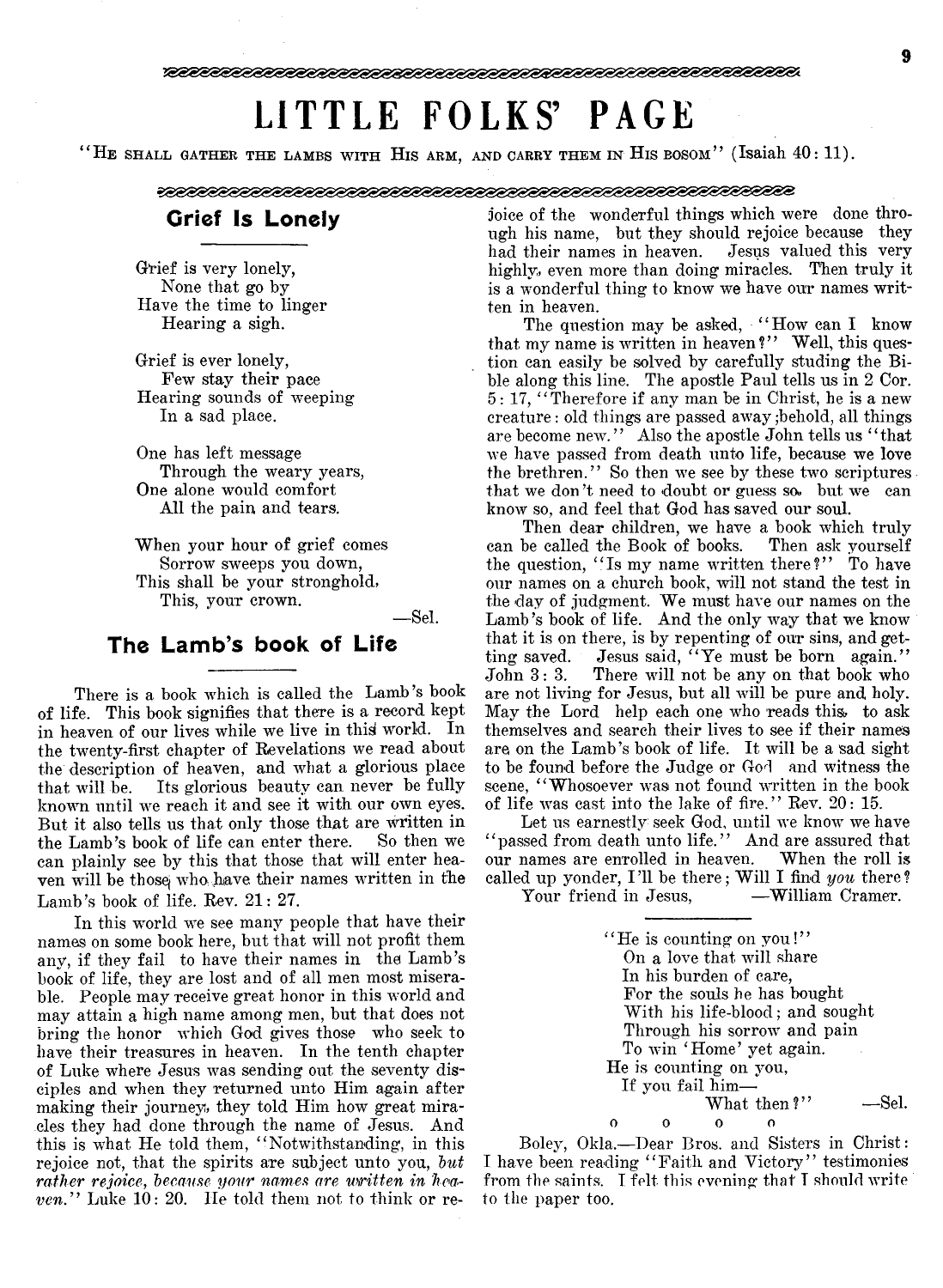I am a little girl ten years old< I got saved when I was nine years of age, but I went back. But got saved since then and now  $I$  know  $I$  am saved again.  $I$ give Jesus all the glory and praise for keeping me saved and sanctified. He heals me when I get sick. He will not fail to show us the right way. Praise the Lord. Pray for me.<br>Your sister,

meet your needs.

' earnestly contend for it.'

you all.

dren.

thanks for same.

derful place awaiting her.

in vain. Praise his name.

Your sister in Christ,

you in Jesus' name. I am a little girl twelve years old, I am saved. I read the Bible. I like to read the Faith and Victory paper; it sure is a good little paper. The Lord heals me when I get sick. I was once saved, but I went back, now I am saved again. Praise the dear Lord. Pray for me that I might go on.<br>Your sister in Christ. ——Rutha Mae Crawley.

0 0 0 0 Pittsburg, Kans—I wish you would send me six<br>hose Faith and Victory papers every month. So

I am only fourteen years of age, but when I quit school and get work, I will be glad to help you- I have only been a child of God a shorf time, but the Lord is helping me. May the Lord pour out his blessings upon

Your sister in Christ, — Irene Russell. CORRESPONDENCE Suva, Fiji Islands — Dear Bro. and Sister Pruitt, family and workers. May the dear Lord who has promised strength as our day, continue to bless and supply needed grace and courage to fight a good warfare in these perilous times, to "keep the faith" and

I am glad indeed to be able again to send all of

Was glad indeed Bro. Pruitt, for your letter and to hear of how all of you and the work in general there is getting along. I have also Bro. William's good letter with the nice cheery letters from the chil-

I got the Faith and Victory and was encouraged much by its contents, also I received the nice lot of Sunday school cards that Sister Pruitt sent. Many

I was sorry to hear that Grandma had not been feeling so well, but hope she is feeling better by now. It is nice that she has such good and considerate people to take care of her. I am sure the Lord has a won-

No doubt, you have been enjoying the many campmeetings being held at various places the past summer, and if you are once back at the office you have much in store to give out and feel much encouraged, knowing that your labors in the Lord are not

I am much encouraged here, and I feel the Lord put a seal upon my stay, in that a few nights ago a

you greetings in the precious name of Jesus.

of those Faith and Victory papers every month. that I may help you spread the gospel. I have been praying for you that the Lord would send in money to

—Albirder Crawley.

oooo Boley, Okla.—Dear Bros, and Sisters. Greeting

ent to save, and was in the singing, the prayers and scripture reading. When some were praying, I felt like speaking to the young man, and he said, he wanted to get saved, so repented of his sins, and I feel has truly been born again, bringing such a change in his life. I feel I can leave with a much freer spirit now, as I had been praying and desiring this to take place before I left Fiji.

young man got saved at the prayer meeting. He has been coming to my room quite often, asking questions on the Bible and was really hungry for the truth. At the little prayer meeting on Thursday night he was in, and it just seemed the Lord was pres-

All being well I shall be leaving here on Oct. 31 by "Aoravji", and expect to spend a few weeks in New Zealand and Australia if the Lord so prospers the way. I shall write later and explain more in detail my plans or intentions all in the will, mercy and guidance of the dear Lord, not desiring to take any steps out of His will and approval.

We are having lots of rain here just now, but otherwise conditions are favorable, but the spiritual conditions are getting harder and harder as in most all places of the world.

Now, I will have to be closing for this time by sending my best love and wishes to all collectively and asking you to pray for me.

Your Bro. in the Faith, -Robert Longley.

oooo

Clinton, N. C.— Dear saints of God: Greetings in Jesus' name. I have been getting your little paper, Faith and Victory. I sure do enjoy reading it, it is such a help to me. So I feel impressed to write my testimony this evening. I thank the Lord that I can say, "I am saved" and expect to go through at any cost. I am fifteen years of age. I have been in this way for nearly one year. I am not tired of the way at all. Of course we may have trials and temptations, but they only draw us closer to the dear Lord; but sometimes it seems pretty hard to say we thank the Lord for the hard trial we have had.

Well, we can thank him in a way. He says, give thanks in all things. We can thank the Lord it brought us closer to him. Oh, dear ones, we never get too old to learn a lesson; I don't think we will be in the fight much longer before Jesus will come. According to the Bible the time is close at hand; of course no one knows when He is coming, but He says, " When the branches are yet tender and putting forth leaves, ye know that summer is nigh, so likewise ye, when ye shall see all these things, know that it is near, even at the door." Matt. 24: 32-33. I pray God to help us to door." Matt.  $24: 32-33$ . spend all our days to His cause.

May God ever bless us and keep us where he can use us. Pray for me that I stand true to the Lord.

Your sister in Christ,  $-$ Selene M. Sparrow.

Kunnankulam, S. Malabar, India— My dear Bro. and Sister: Yours of July 31 is to hand with the money order of nine dollars; thank you very much.

0 0 0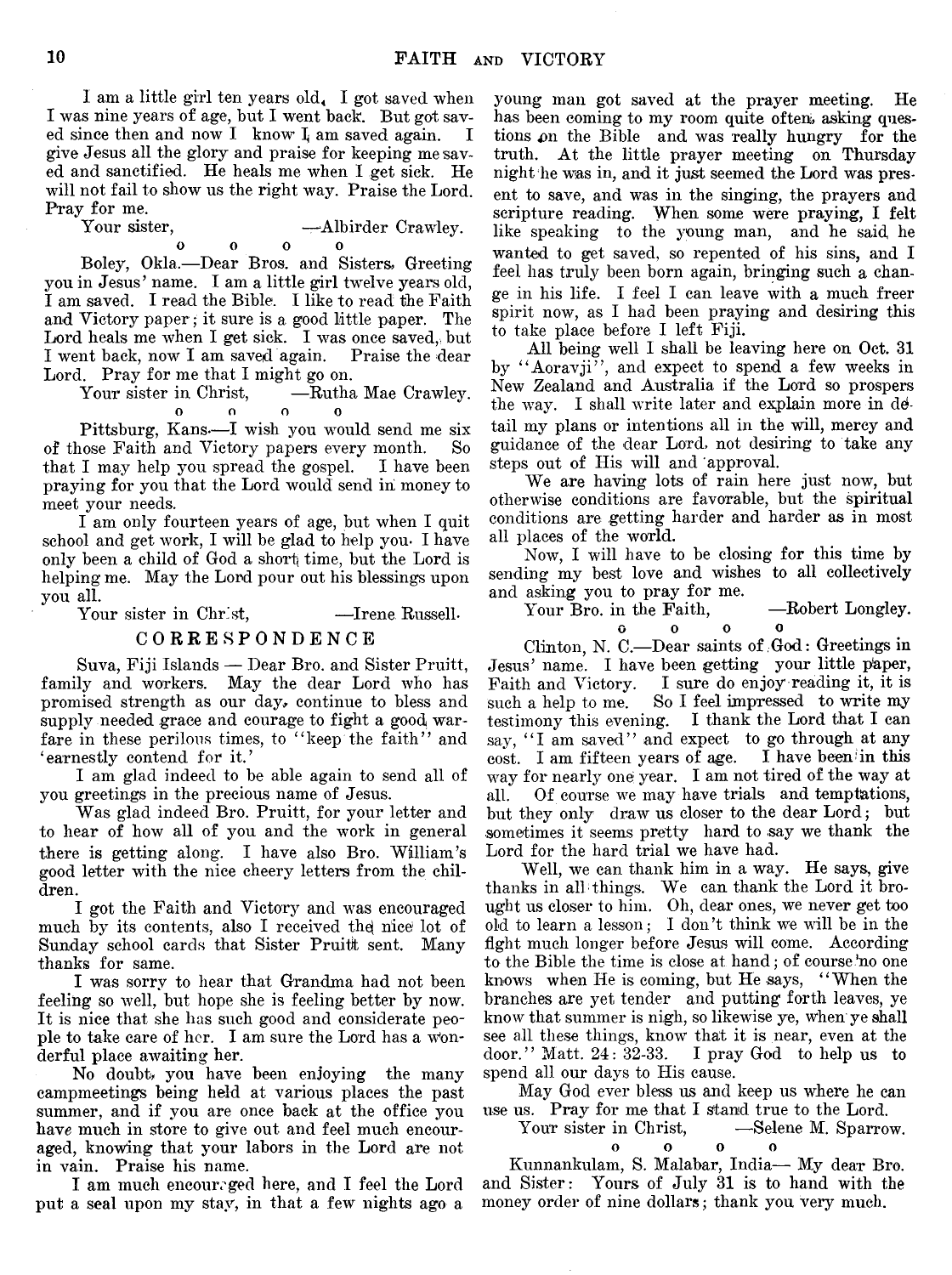The money came to help me in a critical moment. God hears the prayers of His children, but they have to suffer —it is good for them.

Though I am going through much financial and other troubles I am getting more and more filled with with the peace of God. The work of God in the way He shows me is the joy of; my heart.

Some pamphlets and books on several themes in our language are badly needed for the work in these places. I have prepared the manuscript for a pamplet and others in preparation. God should help me to publish them.

Pray for me and the work. I intend to go on a missionary trip after a few days.

You are having a good time of Camp-meetings. God bless all of you in the work there.

With Christian love to each one.

K. Y. Oherian.

0 0 0 0 Sullivan, Ky.— Dear Bro. and sister Pruitt: Greetings in Jesus' precious name. This morning finds me saved and sanctified, and kept by the mighty power of God with a great desire to do His will,, lo follow all the way by His grace and help, in which I give God all the glory and praise. Bless His holy .name.

It is certainly grand to have such a loving and merciful Saviour to supply all our needs, protect and guide us in His precious truth.

I desire an agreement in prayer, of all the saints of God for the healing of my body. I am going through a severe trial. My nerves are broken downi and I am weak, both physically and mentally. I am seeking healing. I have got relief several times.for a short spell. It seems that every accusing power is trying to hinder faith. Pray that my faith will increase until I shall be healed, for God has all power in heaven and earth. It seems I am needed so badly as my husband is an invalid and I am a dependent in many ways. Hold on to God for my husband to be deliver ed from his affliction, for God is just and doeth all things well. Pray for the deliverance of my boy who was hurt in an automobile accident, in which he was thrown from a bicycle that he was riding, cutting his foot badly.

Please pray earnestly as I desire ai complete deliverance from this affliction. I know God answers prayer.

Your saved sister in Christ, contending for the faith once delivered unto the saints. Mrs. T. A. Bean,

o o o o

Frankfort, Ky.—Dear Bro. and Sister Pruitt: I have been thinking of writing for some time, but have been sick in a very nervous condition. There are some things I don't understand, but I have told Jesus all about it, and I know He heals all manner of diseases, so that takes in my case. I am trusting Him with all the knowledge I have and I do earnestly desire all of "Faith and Victory" readers, to pray for me.

My folks thought I was going to die, but God knew what was best, so I am dead to sin, but alive to righteous and God knows me and I know Him; He is mine

and I am, his. I am holding high the blood stain banner to this dying world. Some seem to think I had better be tending to my business. They don't understand me for that is my business to be a doer of the word, for my Father said, " If ye know these things, happy are ye if ye do them." Praise His dear name.

Oh, it is so sweet to know thus saith the Lord. Well, I am happy in the Lord today. I have had to give up my dear home to my children to take care of it. I am going among my children, staying awhile with each one; but I can say with the poet, "there is no place like home." My heart cries for "home sweet home," but the children are afraid if I stay at my home, they soon won't have any mother; they all love mother. ——Mrs. Nannie V. Brnmback.

0 0 0 0

Paris, Texas.—Dear Bro: I received your paper, "Faith and Victory." I sure do thank you for it, there is no body that enjoys "Faith and Victory" any more than I do. It was sent to Mrs, Lena Luttrell, she was my wife, she is dead now, died March 25th 1929. She was a holiness preacher for twenty-three years. She died in the faith.

I will thank you very kindly to continue the paper. When I am able I will send you some money. Will also be glad for any tracts you send me; I will take pleasure in giving them out. If you will send me some extra copies of the paper, I will pass them around.

Your Bro. in Christ, — T. G. Luttrell.

0 0 0 0

Exeter, Mo.—-Dear Bro. and Sister in Christ: I have been reading/the Faith and Victory paper, its so encouraging and such a comfort to me. I got the roll of papers and I wanted to send you some money, but I can't just now.

I have lost everything I had; all my goods were burnt up in my son's house. I lost all my winter clothes and my bed, everything I had. I am sixtynine years old and work out for people to make a living. I will send an offering later on, as the Lord keeps me well and able to work.

I can praise God for salvation. I am kept free from all sin. Praise our God from whom all blessings flow. ——Mary Harper.

o o o o

Woodburn, Oregon.— Dear Bro. Pruitt, greetings in the precious name of Jesus. Your little paper was handed to me recently by a good old mother in Isreal, in fact she has gave me three I think in all and believing as I do in the gospel of our Lord Jesus Christ, and so far as I can see by your publication you take your stand for the whole truth, just as the Bible teaches it, that as we have learned Christ,we should put on Christ showing the world we have crucified the old man, (that is the deeds of the flesh) and being born of the spirit, we put on the new man and live a new life after the spirit. Praise the Lord.

Now Bro. I am going to be plain in telling you some things I take my stand against. The ungodly styles and fashions of the world today, such as: bobb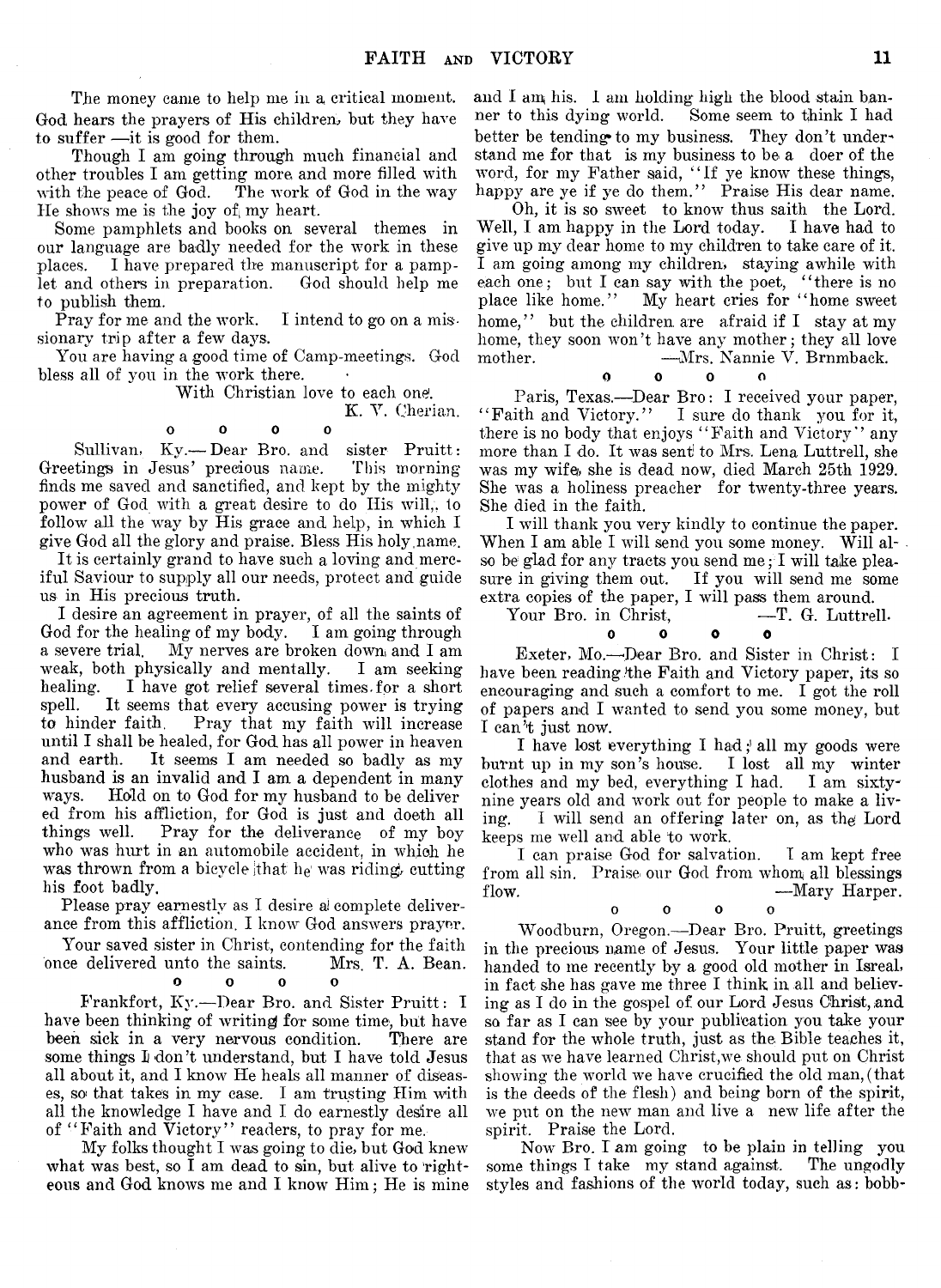ed hair, dresses all together too short at the top and bottom. I do not believe it is right to wear jewelry, neither do I favor the powder and paint. I do not believe it is becoming to saints to jest and joke, nor this trashy and idle conversations. I condemn shows of all kind, fairs and the such like. I do not believe a person can live a justified life and attend the baseball, basketball or ary other kind of a ball game. As I said I believe the gospel of our Lord Jesus Christ, for it is the power of God unto salvation. Bless the Lord. I have been saved for a long time and I am not tired of this way yet, the longer I live it, the more I like it ;the more real it gets to be. It is not going to be so very long until I am going home. What a gathering that will be when I can see Jesus face to face and then there is brother Paul; oh, how I love his council, then there will be Peter, James, John and so many more we love to read and think about, it makes my eyes fill with tears of joy.

I have been a reader and a worker with the Gos-  $\sim$ el Trumpet Co. for twenty years and more, but the last- few years they are setting forth some new or strange doctrine (may I call it such) they uphold a preacher in attending ball gamels on Sunday, if the community in which he lives goes to the ball game. Now I can't hardly agree with that, they do not come out and speak against the worldliness of their followers. I suppose you know more about them than I do, but they uphold divorce and re-marriage and I claim there is not one passage of scripture between the lids of my Bible that tells a man can divorce his wife for adultery. Oh may the God of heaven open the eyes of his professed saints. They remind me of the fourth chapter of Isaiah they are like the seven women, they want to wear their own apparel, (righteousness) and eat their own bread, (doctrine),but want to be called by "Church of God." I cannot help it brother, it makes me sad.

Please send me a few of your tracts, also Faith and Victory for one year.

Sincerely your Brother in Christian love,

Grand Rapids, Minn.— Dear saints, greeting in Jesus' precious name. I am writing because I am lonesome and I would like to visit with you, but cannot so this is the next best thing I can think of. I do enjoy the fellowship of God's people and when I meet with them we have a double,— a twofold fellowship.

In 1 Jno.  $1:3-4$  we read, "That which we seen and heard declare we unto you, that ye also may have fellowship with us: and truly our fellowship is with the Father and with his Son Jesus Christ." Sixth verse. " If we say we have fellowship with him, and walk in darkness, we lie, and do not the truth.'

See Mai. 3: 16-18, " Then they that feared the Lord, spake often one to another, and the Lord harkened, and heard, and a book of rememberance was written before him for them that feared, and thought upon his name. And they shall be mine saith the Lord in that day when 1 make up my jewels; and I will

spare them as a man spareth his own son, that serveth him. Then shall ye return, and discern between the righteous and the wicked, between him that serveth God, and him that serveth him not." Amen. -W. H. Smith.

0 0 0 0

Kind Bro. and Sister in Christ: Have been read ing Faith and Victory and I do say that words cannot express the great help it has been to me. I once was saved, but through ignorance of God's eternal Word I fell back to the ways of the world, not having any saints living near me to encourage me, and to tell me how the enemy would work to draw our attentions on him, but praise the Lord, I can say through Faith and Victory I have found a way that we can shun the devil. I have been built up by the good testimonies of God's people; it is my prayer this morning that each and everyone may press on, for the day of God is at hand. Men may tell us that the world is the same to day as it ever was, even four or five hundred years ago, but dear ones- it is not, so let,us all prepare to meet the Saviour, for His coming is at hand. The blessed Word tells us that men go to and fro through the earth, and people will become scornful, before that great day, and did you ever see a time that people was prouder and more scornful and every thing on the fast run than they are in this present day. May God bless every saint of God that they may send forth words in every place they go that will melt the heart of sinners. I ask-every saint of God who knows the worth of prayer to pray for me that I may grow stronger in the Lord and become more pliable in His hand. I realize that we get nothing from the world only discouragements, but we can't expect for an unsaved one to point us to Christ, for they know nothing to tell us. May God bless and stir our hearts more than ever before to live as He demands us, for he tells us that perilous times would come, and Bro. they are here. We may rest assured that every word of God is truth, so Lord bless every child this morning to be open for God.. Pray for me. Your Sister in Christ,

—Mrs\. Anna Sigler. Sullivan, Ky.

It is because God is "our own God," that we are so anxious to make him known.

" Whoso hath felt the Spirit of the Highest,

Cannot confound, nor doubt him, nor deny;

Yea. with one voice, 0 world, though thou deniest, Stand thou on that side, for on this am I."

We are reminded of those noble words of Andrew Fuller, to whom the initiation of modern missions to the heathen is so largely due: " We met and prayed for the heathen. We were drawn out of ourselves. God blessed us while we tried to be a, blessing. Our hearts were enlarged, and we were baptized into a deeper sympathy with the soul-saving purposes of the Redeem $e$ r. ''—Ex. —Sel.

When James says the tongue "is set on the fire of hell" he means that it expresses the wickedness within the heart. James  $3:6$ .  $-$ Sel.

<sup>—</sup>Willis E. Rice.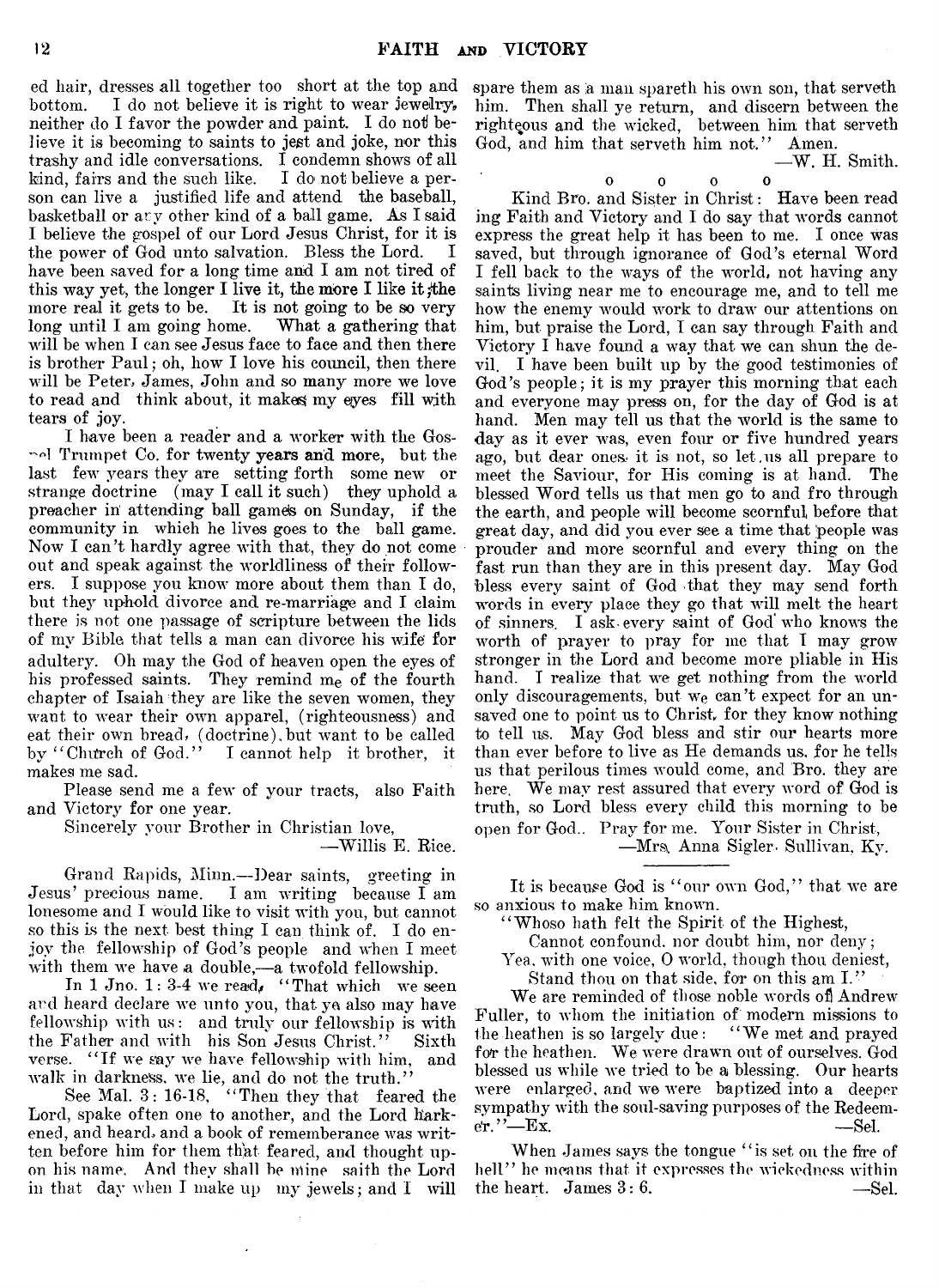## Church of Cod

Without a word to contradict, Without a statement to conflict, The Bible does God's church declare, And show us why, and when, and where.

First, let us ask some questions plain, Which tighten up this scriptural chain, And clear your mind, if such need be, And help you thus the truth to see.

Of all the churches of the day, Which is the right one, tell me, pray? Which is the one where Christ abides? Which is His true and chosen bride ?

Come, tell me whither I may go To find the church that I may know Is built on Christ, the cornerstone— The church of God—the only one?

The churches in tihe world extent That'er filled with pride and social cant, Are they in touch with holy love ? Did they originate above ?

Endeavors, leagues and secret clans, And many worldly sectish shams, Are now the order of the day, What people call the Bible way.

Dear Reader, get your Bible now, And make to God a faithful vow That all it says you will believe, And every word in love receive.

God has a fold, a holy bride, A body cleansed and sanctified, A church where all are free from sin, Where all are white and pure within. — Selected.

## -----------------o----------------- God's Church, A Visible Body

Some people seem to think that the Church of God is an invisible church. Anything invisible is that which is not seen. Jesus said, to his disciples and followers, "Ye are the light of the world, a city set on a hill cannot be hid." I do not read in the Bible of an invisible church and a visible Church, for there is but one and it is visible. " There is one body (the church) and one spirit, even as ye are called in one hope of your calling." Eph. 4: 4. The body of Christ is but one. See Eph.  $2:16$ —Col.  $3:15$ —1 Cor. 10: 17, 1 Cor. 12: 12-13,—Rom. 12: 4-5. And He (Jesus) is the head of the body the church. So the Body and

Church are the same. " And gave him to be the head over all things to the Church which is his Body." Eph. 1: 22-23. Now there is but one body, which is the Church; One Church. " Now ye are the body of Christ, and members in particular."

Now we want to see how we become members of this one body of Christ. "Know ye not that your bodies are the members of Christ." 1 Cor. 6: 15. And we become members by joining the Lord (verse 17) in a perpetual covenant. Jer. 50: 5. So our bodies are these particular members, not our spirit only, but our body and spirit which are Gods. (verse  $20$ ). In Eph.  $5:30$ we read, "For we are members of his body (the Church) of his flesh, and of his bones." Now it would be impossible for your spirit to be his and not your bodies also his. So our bodies are visible and members of Christ and his body and our bodies are visible bodies; so this is why it is a visible church or body, our bodies are its members. "So as we have many members in one body and all its members have not the same office, so we being many, are one body and every one, member one of another." Rom. 12: 4-5. Just like our bodies are the members of Christ, so are we members of each other, by you joining the Lord you become a member of His, and his body. When I join the Lord, I become a member of Him and his body. Just as much so, as if you join a man-organized church, you would become a member of that church. You would have to take your body to join that church, in like manner, we give our whole being to Christ and our bodies become his members. Thank God the whole being, spirit, soul and body belongs to this Church or Body, arid is all preserved alike,—blameless.

In Romans 12: 1 says, "I beseech you brethren by the mercies of God, that ye present your bodies a living sacrifice." God wants our bodies for his service ; He could not do much with the spirit without the body. Some will say it is a spiritual church for 1 Cor. 12: 13 says, " By one spirit, are we all baptized into one body." So it is the Holy Ghost that places us all into that one body. It is the Holy Ghost that sanctifies us. Rom. 15 : 16. Not our spirits only, but our whole being, spirit, soul and body. 1 Thess. 5: 23. And all are preserved (alike) blameless; and all are spiritual.

" What know ye not that your body is the temple of the Holy Ghost, which is in you." 1 Cor. 6: 19. The Holy Ghost in our bodies makes us spiritual, therefore we are built up a spiritual house, lively stones, (solid material) an holy priesthood. 1 Pet. 2: 5. " Know ye not that ye are the temple of God and that the spirit of God dwells in you; if any man defile the temple of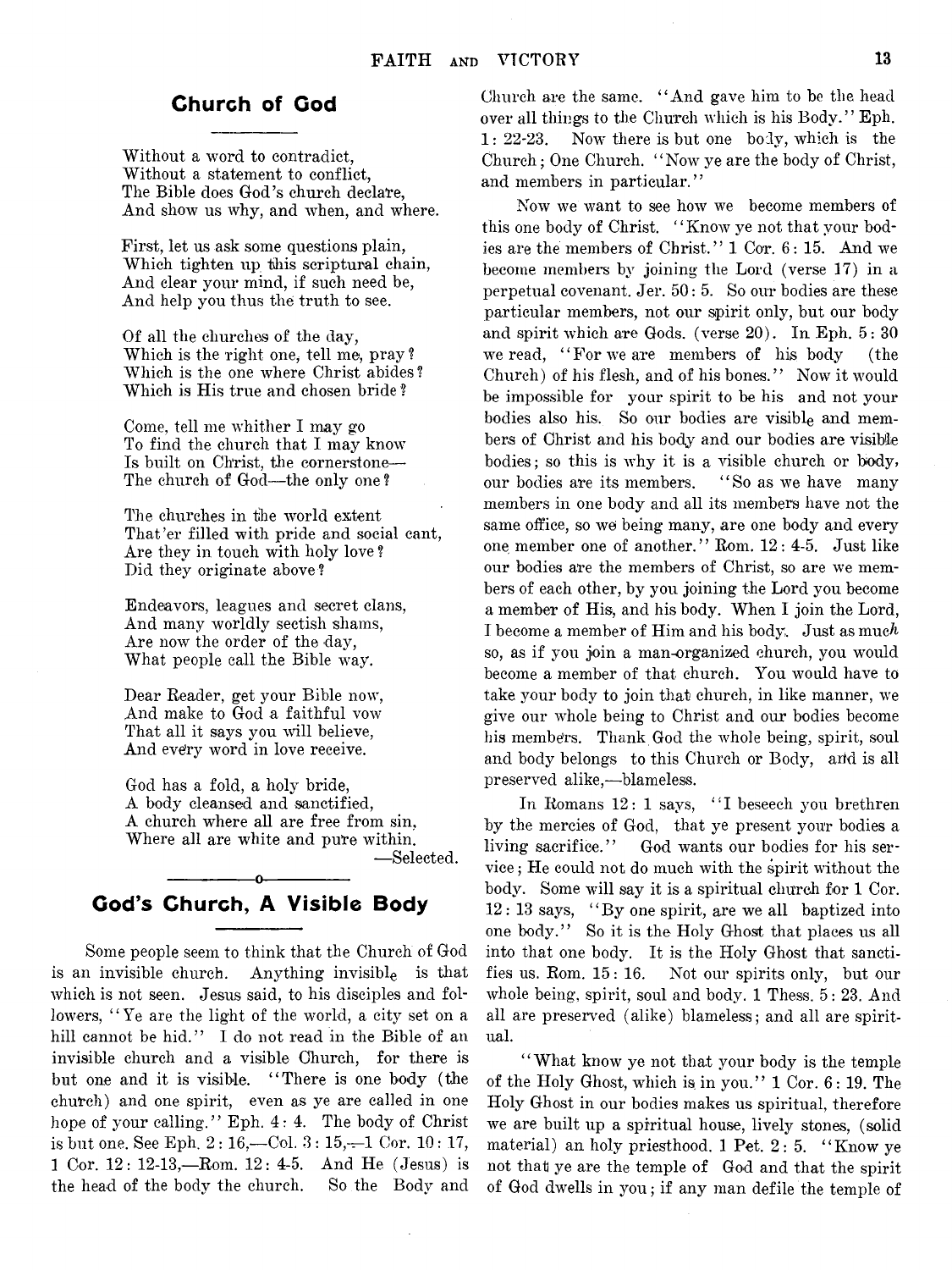God, him shall God destroy, for the temple of God is holy, which temple ye are." 1 Cor. 3: 16-17. So our bodies, Christ's members are holy members and they the the visible body of Christ or the Church.

It is true, some people get to building on invisible thing's, things they do not see or know and fail to seq the simplicity of the Gospel or discern the body of Christ. This world would not be able to discern the workings of the Lord and his holy body, the Church, except their bodies, (physical body) His members, which are yielded to Him for his service and glory and praise in the earth.  $\qquad \qquad -C. \text{ S. Forbes.}$ 

## -----------------o---------------- Idols

' ' Their idols are silver and gold, the work of men's hands. They have mouths, but they speak not: eyes have they, but they see not: They have ears, but they hear not: noses have they, but they smell not: They have hands, but they handle not: feet have they, but they walk not: neither speak they through their throat. They that make them are like unto them; so is every one that trusteth in them." Psa. 115: 4-8.

The people of this world forsook God and worshiped idols, which could neither see, speak, hear, smell, handle, walk, taste, they could not do anything at all, they were powerless. Yet man, who had been created in the image of God, had fallen so far from his first -estate, that he made idols of gold, silver, wood, stone and brass and fell down and worshiped them. We think this is terrible in ourl enlightened age; but many today are still praying, but their prayers don't rise higher than their heads, because they are living in sin, and God gives them a deaf ear, although He is the true and living God of heaven.

"For the wrath of God is revealed from heaven against all ungodliness and unrighteousness of men, who hold the truth in unrighteousness; Because that which may be known of God is manifest in them; for God hath showed it unto them. For the invisible things of him from the creation of the world are clearly seen, being understood by the things that are made, even his eternal power and' God-head; so that they are without excuse. Because that when they know God, they glorified him not as God, neither were thankful; but because they were vain in their imaginations, and their foolish hearts were darkened. Professing themselves to be wise, they became fools and changed the glory of the uncorruptible God into an image made like to corruptible man, and to birds, and four-footed beasts and creeping things. Wherefore God also gave them up to uncleamiess through the lusts of their own hearts, to dishonour their own bodies between themselves. Who changed the truth of God into a lie, and worshiped and 'served the creature more than the Creator, who is blessed forever more. Amen." Rom. 1: 18-25.

And God their Creator looked on and saw the heathen bow down before their idols and serve them, and they glorified God, not as God, neither were they thankful to him for all his goodness and his blessings to them.

" And even as they did not like to retain God in their knowledge, God gave them over to a reprobate mind, to do those things which are not convenient. Being filled with all unrighteousness, fornication,wickedness, covetousness, maliciousness; full of envy, murder, debate, deceit, malignity, whispers, backbiters, haters of God, despiteful, proud, boasters, inventors of evil things, disobedient to parents, without understanding, covenant breakers, unmerciful. Who knowing the judgment of God, that they which commit such things are worthy of death, not only do the same, but have pleasure in them that do them." Rom. 1: 28-32.

So because of their sins they were turned away to worship blind, deaf, dumb images and the word says, " They that make them are like unto them; so is every one that trusteth in them." Psa. 115: 8. No wonder God's jealousy smoked. Listen to this in Deut. 29:18-20. " Lest there should be among you man, or woman, or family, or tribe, whose heart turneth away'this day from the Lord our God, to go and serve the gods of these nations; lest there should be among you a root that beareth gall and wormwood; and it came to pass, when he beareth the words of this curse, saying, I shall have peace, though I walk in the imagination of mine heart, to add drunkenness to thirst: The Lord will not spare him, but then the anger of the Lord and his jealousy shall smoke against that man, and all the cu'rses that are written in this book shall lie upon him, and the Lord shall blot, out his name from under heaven. And the Lord shall separate him unto evil out of all the tribes of Israel, according to all the curses of the covenant that are written in this book of the law." And if you read to end of the chapter you will see how God cursed the country because of idolatry. No wonder God's jealousy smoked, seeing his creatures worshiping such images, instead of himself.

And the Greeks were so fearful lest they had failed in worshiping every god there was, so they made an altar to the unknown God. And he surely was an unknown God to them at that time. They knew him not, and did not know how to glorify him by a sinless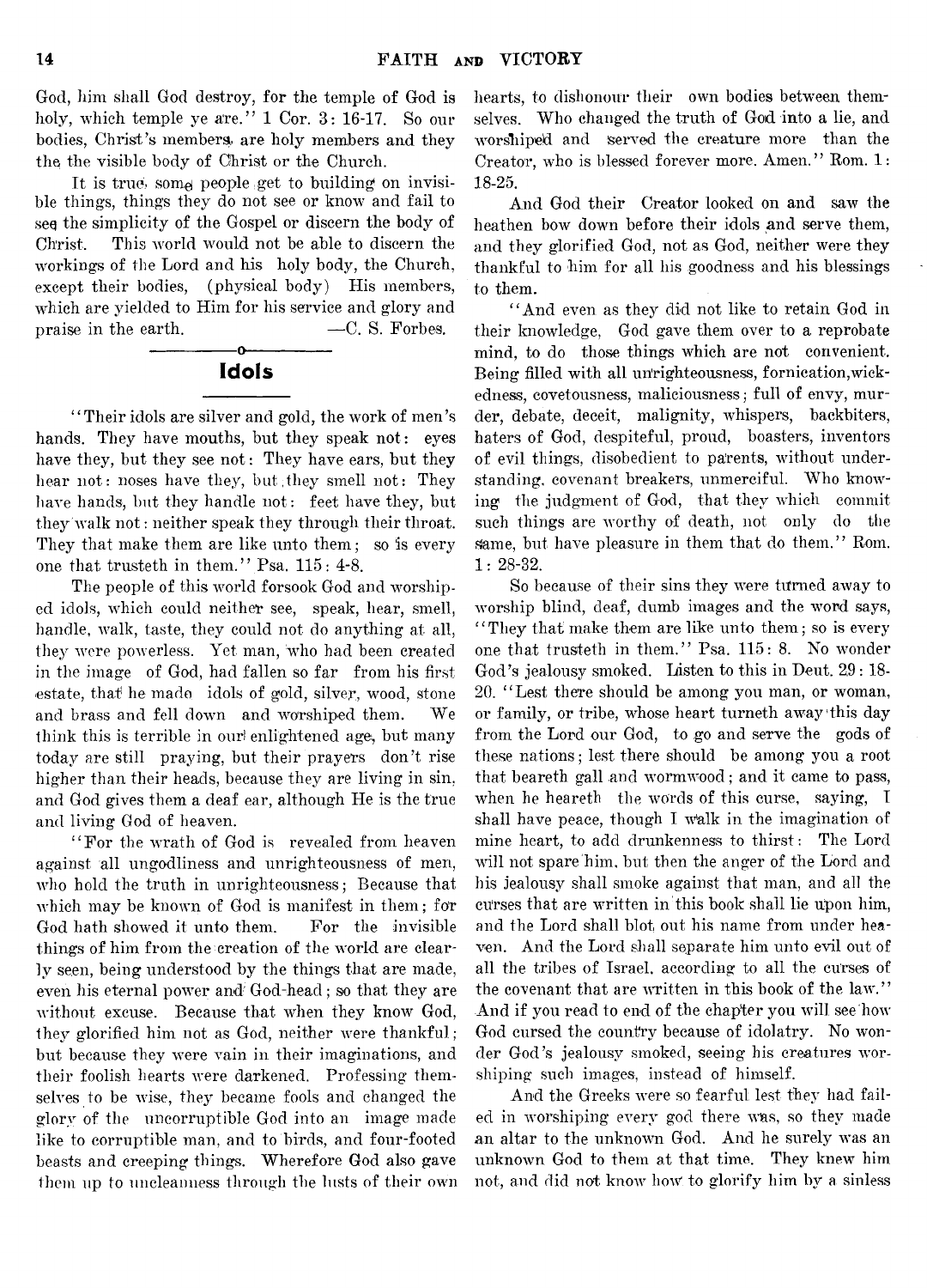life. Paul says, "For as I passed by, and beheld your devotions. I found an altar with this' inscription, to the unknown God. When therefore ye ignorantly worship, him declare I unto you. God that made the world and all things therein, seeing that he is Lord of heaven and earth, dwelleth not in temples made with hands ; neither is worshiped with man's'hands, as though he needed anything, seeing he giveth to all life,and breath, and all things. And hath made of our blood all nations of men for to dwell on all the face of the earth and hath determined the times before appointed, and the bounds of their habitation; That they should seek the Lord, if haply they might feel after him, and find him, though he be not far from every\one of us." Acts 17: 23-27.

Now the holy scriptures are given unto us to bring us to Christ, who is able to save us. " Wherefore he is able also to save them to the uttermost that come unto God by him, seeing he ever liveth to make intercession for them." Heb. 7: 25.

This was Christ's mission while he was in the world, to bring us back to God. And if we find Christ, we are not praying to one who can't hear, see, or feel. For our Saviour is not dead, dumb nor blind, but ever liveth to make intercession at the throne of grace for us. But if we persist to live on in our sin, then he will be just as deaf, dumbi and blind as the idols that the heathen pray to. We must repent of all our sins, and turn from them, to worship God in holiness, if we want God to hear our cry or prayer. All worship is in vain, if the supplicants still, remain in sin. Think of one suffering the terrible death of our Lord and Saviour ; and then think of the millions who are, and have lived on in their sins and thinking that they have lived for God. Living on in their sins, all going the path of the wicked, and serving the devil, when Christ has purchased salvation for all who really want to be delivered from death and hell.

**Christ has paid for our freedom, and it is ours for** the asking. If we seek Him with all our heart and serve **Him in holiness, and in godly fear.** How terrible the condition of this world must look to God, who **has done all that he can do to redeem fallen mankind** to virtue and righteousness, and to once more dwell in **his presence. Even the Jews, his chosen people, refus**ed to hear Him, when he came unto them. And the people now are going on laughing, singing, praying, **and sinning and never obeying the commandments of** Christ,—the life giver. Where will they end, if they never find Jesus while in this life here below? The **terrible sequel to this story will be that they will cry** and plead and lament, when there is no ear to hear, no eye to pity, no voice to answer them when they pray **to their deaf, dumb, sightless idols.**

**Yes, and this world is full of idols today, for if** we love anything more than we love Christ, that is an idol unto us. And Jesus said, if we loved other things more than we loved him, we were not worthy of him. And if we do love other things or people more, we certainly are not worthy of him, nor of his love. So if we **Avant God to see and hear, and speak to us, then let us** seek him with all our heart, as he has commanded us to do. And worship him in the beauty of holiness, godliness and a sinless life. Then we will be kept as **the apple of his eye.**

**" Show thy marvelous loving kindness, 0 thou** that savest by thy right hand them which put their **trust in thee, from those that rise up against them. Keep me as the apple of the eye, hide me, under the** shadow of thy wings." Psa. 17: 7-8.

— I. Edith Kriebel.

**Sister Monroe, a missionary in China, copied the following story from another missionary's Bible: " The** scene was in an old fashioned district schoolhouse and **the teacher called on the first pupil to bound the plan of salvation. He replied:, ' The plan of salvation is bounded on the north by Mr. Jones, on the east by the** schoolhouse, south by the post-office, and west by the **blacksmith shop.' The teacher said: ' Salvation is** most necessary for the home, but it will not do to keep **it there. ' The next pupil said the plan, of salvation** was bounded on the north by the bluff, east by the river, west by the reservation, south by the railroad **track. The teacher said: ' Salvation is good for the** town, but you must not keep it there.' The third was **sure he had the correct answer and qagerly began. ' The plan of salvation is bounded on the north by Canada, east by the Atlantic, south by Mexico and the Gulf of** Mexico, west by the Pacific Ocean.' The teacher again **replied : ' Salvation is the best thing for the United** States, but you cannot keep it there.' She then asked **the last pupil, the smallest in the class, if he could** bound the plan of salvation, and he alone of all gave the correct answer. He said it was bounded on the **north by the throne of God, on the south by the bottom**less pit,and on the east and west by the uttermost parts  $\epsilon$  of the earth."  $\qquad \qquad -\text{Sel}$ .

**" There is a profound difference between simply** witnessing and soul-winning. We are to witness to **all, but for individual soul-winning our ears are to be acutely attent to the Spirit's command, ' Join thyself to this chariot'....The wise worker finds out where** God is working and works there." — Sel.

Sin is conceived in the heart, uttered by the lips, and expressed in the life. It is through action that desires of the heart are built into character.  $—\mathcal{S}_{el.}$